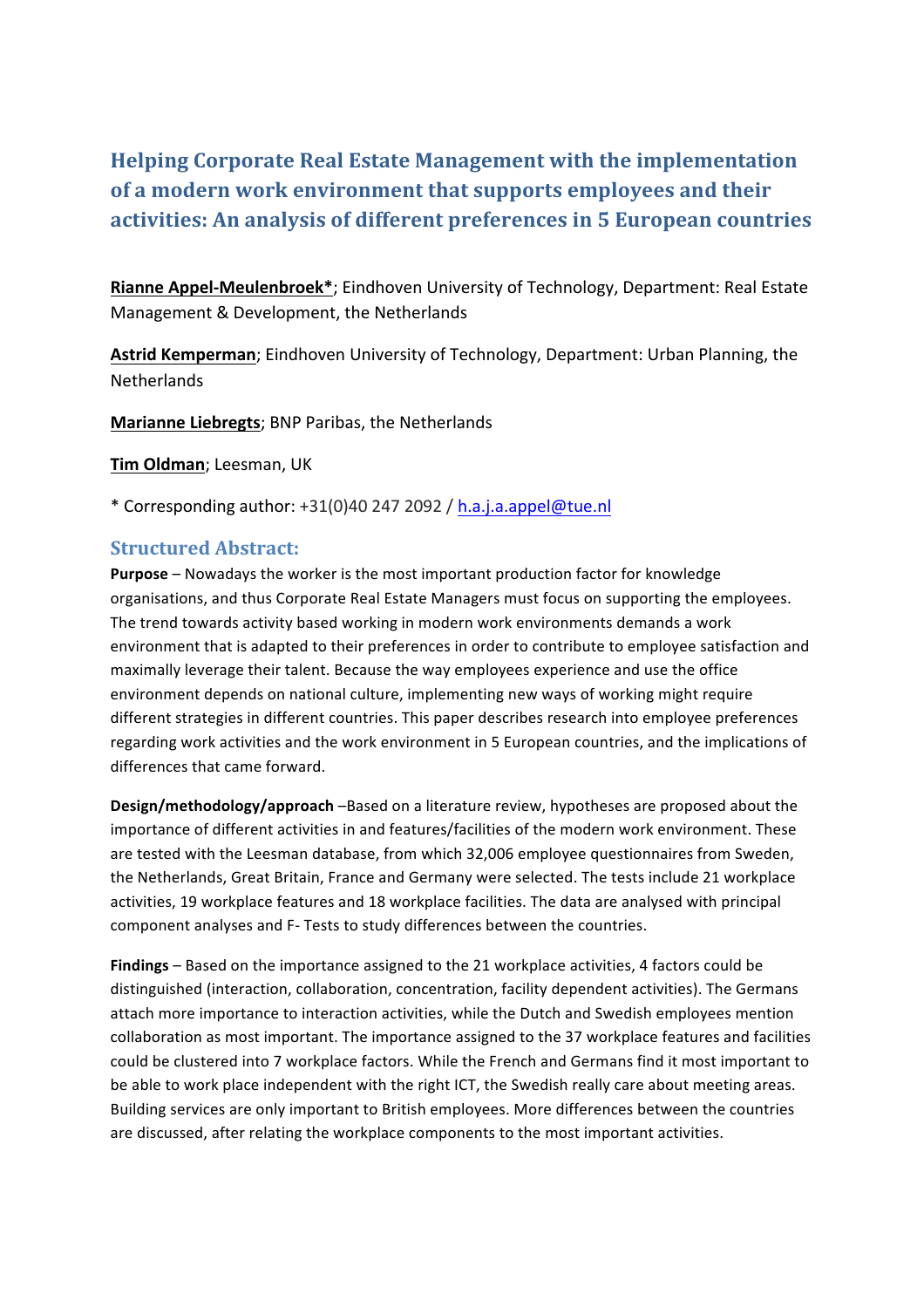**Implications** – Multinationals are implementing new ways of working at their locations around the world, without taking these differences into account. The results of this study stress that a one-sizefits-all concept is not always the best way to support your employees. This might explain why the implementation of new ways of working is not always successful, and is increasingly being opposed by employees.

**Originality value** – Previous studies have focused on employee satisfaction with the work environment that is offered (pre and/or post move) or asked designers about the influence of culture on the workplace design. In this paper we actually ask employees what their preferences are, regardless of the current work environment. It is the first study that compares and tests differences between preferences of European employees on this scale, and also to relate these preferences for the work environment with preferences for certain activities and compare countries.

**Keywords**: new ways of working, work environment, CREM, employee preferences, European differences

#### **Introduction**

The way of working has changed due to developments of technology, globalization, information abundance and individualization of the society (Bijl, 2009). As innovation has become a central element for companies, inexpensive and efficient work processes no longer ensure continuity. The ability to rapidly develop and sell new ideas now contributes to the continued existence of an organization in the increasingly competitive business environment. Activities of employees, like knowledge sharing, are very important conditions for organisations to be innovative (Appel-Meulenbroek, 2014). As a consequence, the employee is no longer seen as a replaceable tool of the work process, but the process is seen as a tool to support the unique work of the employee.

Knowledge work can be defined as: "the acquisition, creation, packaging, or application of knowledge. Characterized by variety and expectation rather than routine, it is performed by professional or technical workers with a high level of skill and expertise" (Davenport, Jarvenpaa and Beers, 1996). This new character of work requires a different organization of work, leading to a changing way of working. To ensure that the talent of the employees can be used optimally, the work environment of an employee should be aligned with the work activities of an employee. Trough innovation in office design and its use, organizations try to align the accommodation, ICT and facilities to the changed work processes for an optimal performance of the organization as a whole (Vos and Van der Voordt, 2001). As Inalhan (2009) mentions: "a growing number are introducing new ways of working practices in their physical work environments to respond better to dynamics in the work society and to handle space (facilities) more effectively and efficiently."

But to create a successful work environment, it is important to have insight in the demands and behaviour of employees using this environment (Oseland, 2009). These preferences of employees should be taken into account during the design of a new physical work environment. If not, it may take a long time before the employees accept the work style or the workers may even oppose to the changes pursued by management. As the implementation of a different way of working is a long, complex, multidisciplinary and radical changing process, it is not surprising that initiatives can also fail. According to Bijl (2009) roughly 80 % of the implementation processes did not appear to result in success.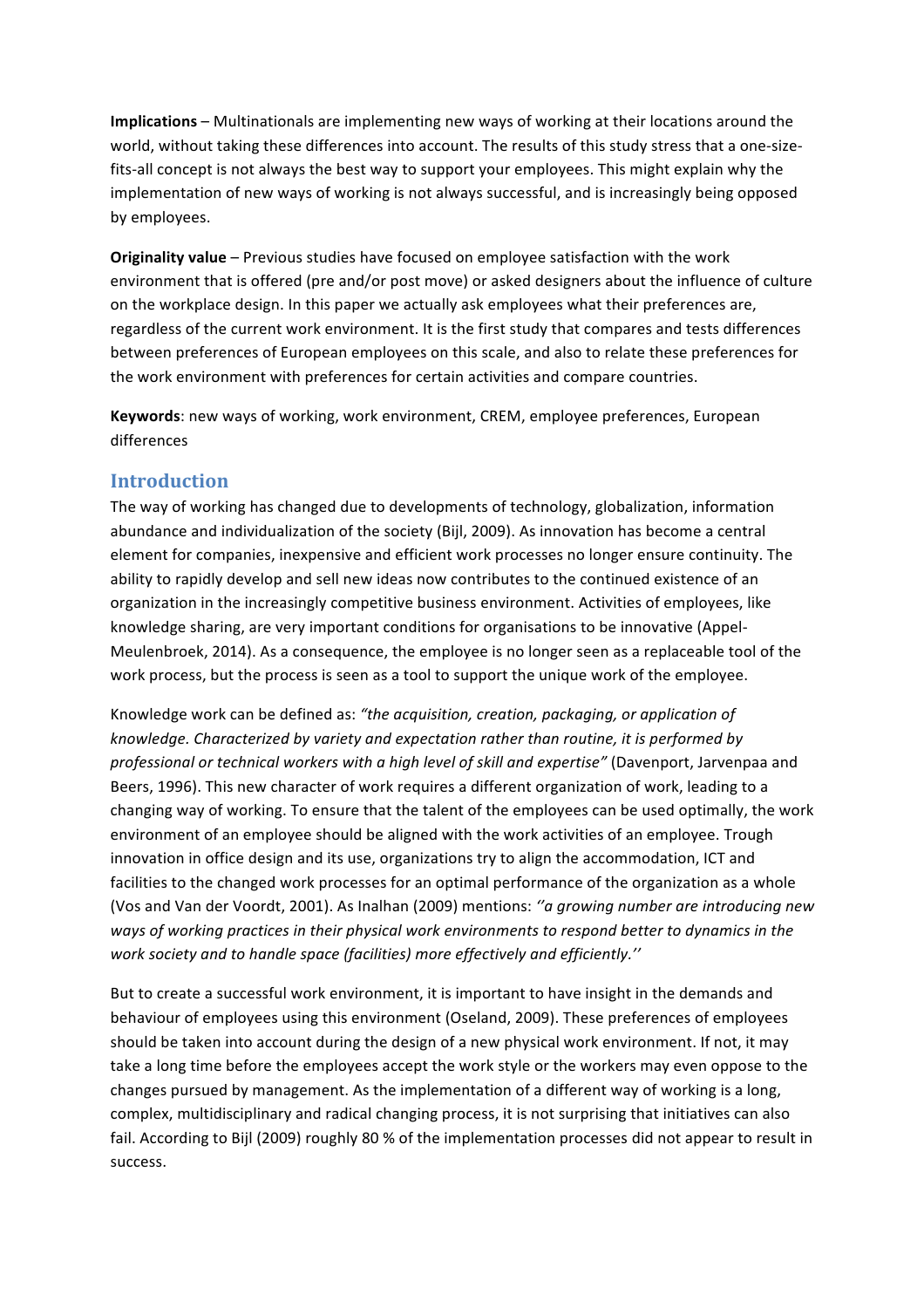Although multinationals implement an exact copy of a workplace strategy in multiple countries, research has shown that national culture also influences how the work environment is or should be designed (Steelcase, 2009). The way employees experience and use work areas is also culturally dependent dimension (Plijters, 2012). These post occupancy evaluations of designs and their use are very valuable, both for practice as for scientific insights. But the analysis of employee behaviour this way is always related to an existing work environment. It would be interesting to study in general what employees find important in their physical work environment, and whether this differs between countries. This paper contains such an analysis of stated preferences of 32,006 employees from 5 different European countries on importance of workplace activities, features and facilities. The central research questions in this paper are:

- 1) does the importance of workplace activities differs between countries,
- 2) does the importance of the features and facilities of the workplace environment differ between countries and
- 3) is there a difference in the importance of elements of the work environment for important workplace activities per country?

The first section describes the few studies that exist on national culture and workplace design. Then literature on workplace activities, features and facilities is discussed, to determine which ones should be taken up in research on workplace design. After the literature review, the research approach is described, followed by the results and concluded with a discussion and recommendations.

# **Culture and workplace design**

According to Leung et al. (2005) culture can be defined as values, beliefs, norms, and behavioural patterns of a group. The culture of people has consequences for the way people think, behave, solve problems, make decisions, plans and lay out their homes and cities, and even organize their economic, political and transportation systems (Hall, 1976). Different levels of culture can be distinguished (Karahanna et al, 2005): supranational, national, professional, organizational and group. Culture consists of values and practices, but their importance in determining the culture is not the same at each level (see Figure 1). In contrast to corporate (organizational) culture, the national culture is based mainly on values and to a lesser extent on practices. Values are the core of culture and harder to influence than practices (Hofstede, 1991), so it is even more important for the work environment to match these values (to a certain extent).



**Figure 1 Values and practices at cultural levels (Karahanna et al, 2005)**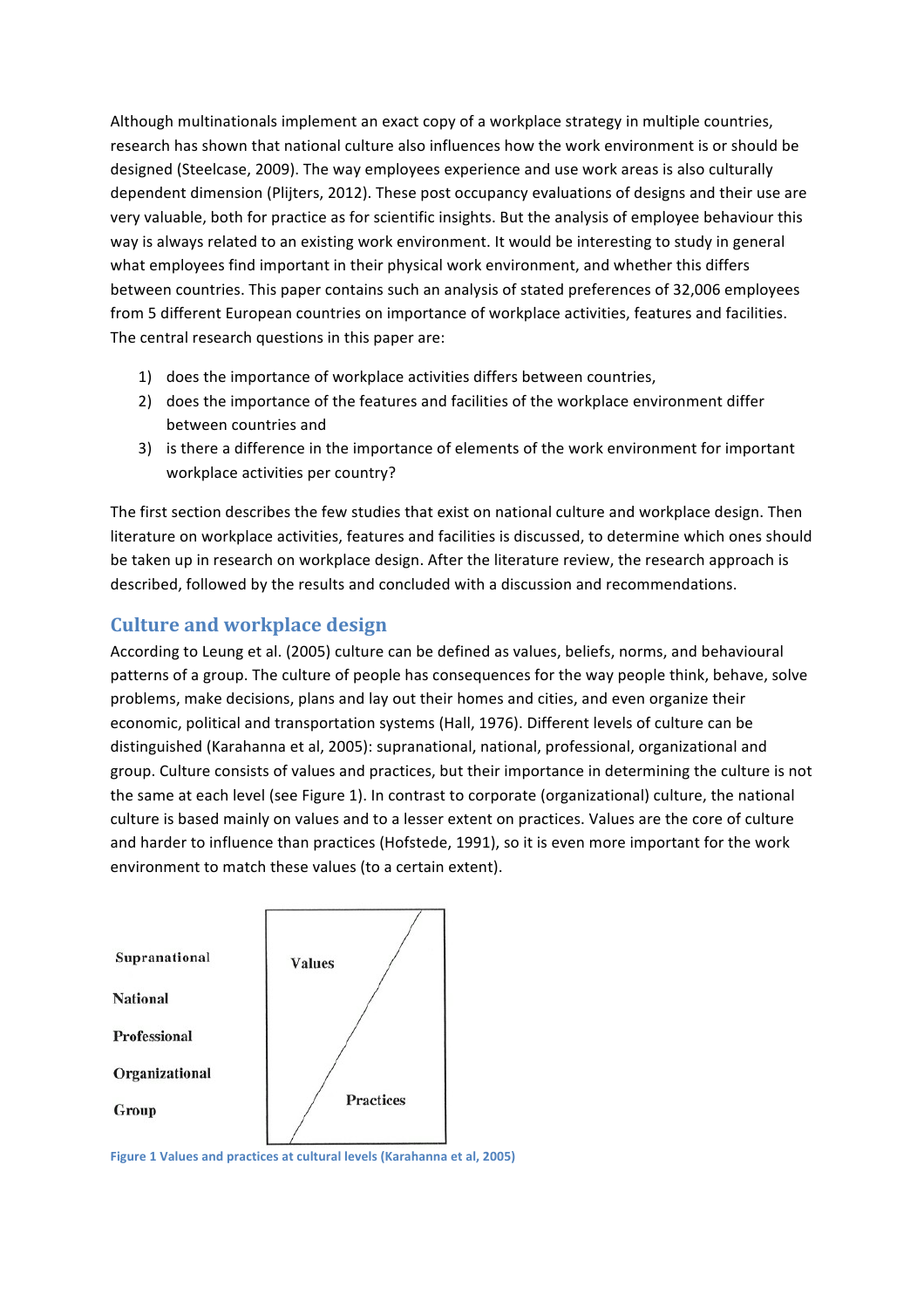Organisations and their Corporate Real Estate Management (CREM) are well aware of the organizational culture and brand, and do take this into account during workplace decision making (Appel-Meulenbroek et al 2010). The national culture appears to be neglected more, as multinationals implement an exact copy of a workplace strategy in multiple countries (Steelcase, 2009). But national culture influences managerial and work behaviour (Ali and Brooks, 2008), so it should not be neglected. Steelcase indicates that if an organization wants to use the workplace as a strategic element it is important to align the workplace with both national and organizational culture. With the projected decrease in workforce (in western European countries) during the next decennia, the work environment and corporate culture also turn into important elements of competitive advantage in attracting the best knowledge workers (Puybaraud, 2007).

Hofstede and McCare (2004) defined five dimensions on which cultures can be classified: power distance (autocratic vs consultative), individualism/collectivism, femininity/masculinity, uncertainty avoidance and long-term orientation. Power distance can be described as "the extent to which it is accepted by less powerful member of institutions and organizations that power is distributed unequally" (Hofstede, 1991). The dimension individualism versus collectivism describes the strength of the relations between individuals. In an individualistic society everyone has to look after himself or herself. Masculinity reflects societies in which social gender roles are clearly distinct. Uncertainty avoidance concerns how comfortable people feel in case of ambiguous situations. Orientation refers to whether people are oriented on the future or the present. The five European countries in this paper can be positioned on these dimensions as visible in Figure 2.

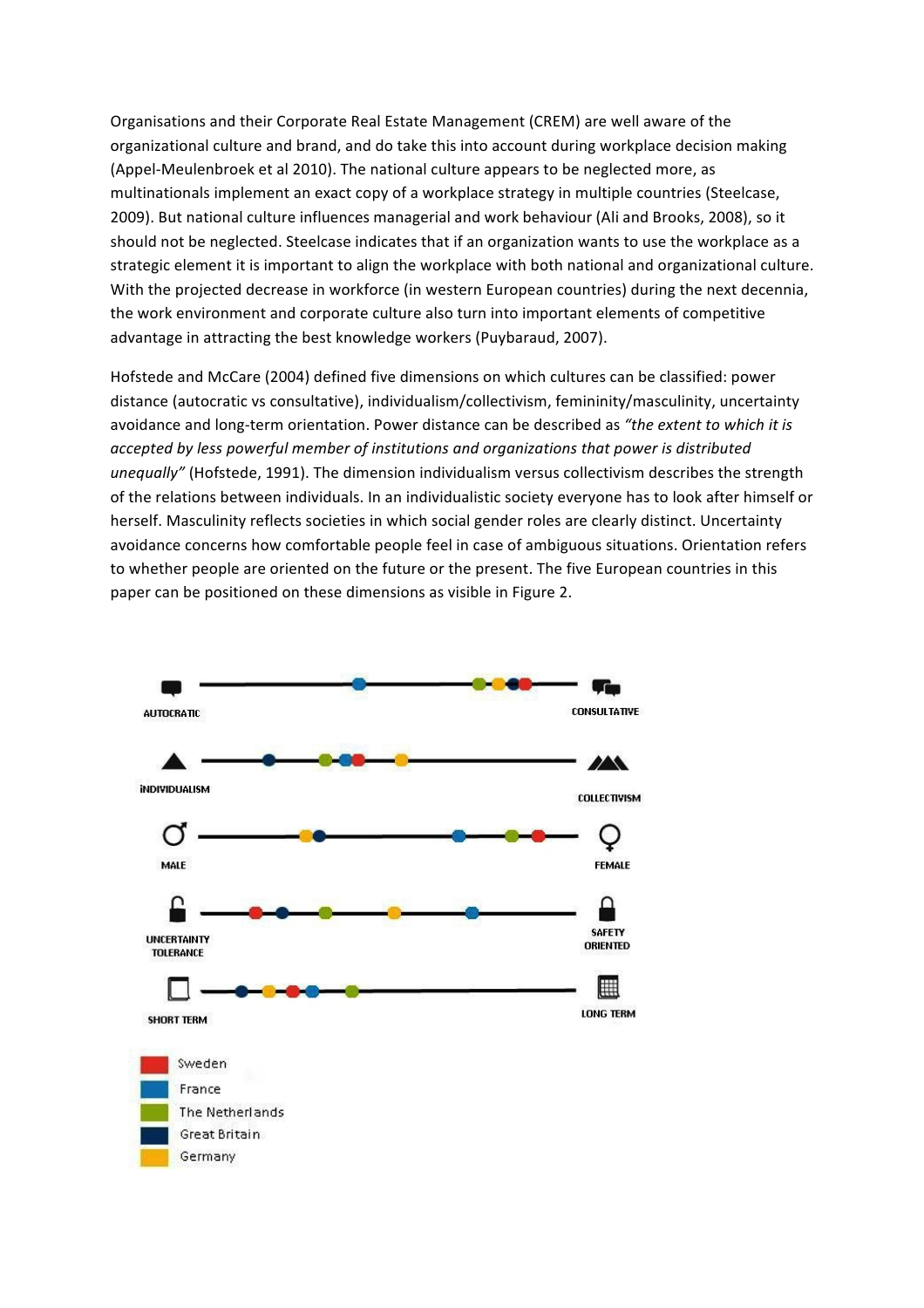#### Figure 2 Dimensions of 5 European countries (adapted from Steelcase, 2009; Sweden is added)

Steelcase (2009) has analysed these dimensions for national culture in eleven countries in order to describe the influence of national culture on the work environment, based on insights from observations and findings from secondary research. The focus of that research was to align the local and organizational culture, as they influence the design of the work environment. The analysis resulted in a description of how different countries are coping with space optimization, alternative work locations and creative collaboration. According to Steelcase (2009) national culture affects the way that businesses optimize spaces. The tolerance for stocking densities and acceptance of alternative workplace strategies determine how the space can be optimized in the best manner in a culturally acceptable way. A high score on power distance influences the physical environment of an organization, as it results in hierarchy within the organization. The physical environment must be a reflection of that authority and position. Individualism results in workplaces that are designed to make best use of real estate, are progressive and aim to drive innovation. The dimensions power distance and uncertainty avoidance influence the way a country offers alternative work locations. Employees in cultures with high uncertainty avoidance are more cautious with sharing information. Employees in these countries also want to first consult with colleagues before they make decisions. Cultures where employees like to keep information to themselves interact differently with work than cultures where employees like to share information. Creative collaboration takes place in reserved spaces by a formal process in countries that are safety oriented. Companies in a country that have a low score on uncertainty will sooner adopt new spaces and processes, thus Steelcase's results.

Plijters (2012) has also studied which dimensions of national culture affect workplace design. Based on literature review and empirical research this study determined for Germany, Great Britain and The Netherlands how the work environment is designed regarding the dimensions of Hofstede. According to Plijters, national culture affects the type of the office, the number of people in the office, the privacy, the placement of management and the differentiation in the workplace based on function the most. In case of a high power distance there is a differentiation in workplace based on hierarchy. Also, in individualistic cultures workplaces are designed more progressively, focused to drive innovation and to optimally use real estate, thus Plijters' results.

#### **Workplace activities, features and facilities**

The main idea behind most forms of new ways of working is to optimally support employees with a work environment that matches their needs during different activities. So as Raymond & Cunliffe (1997) state: "activities are at the centre of any decision-making about the workplace". Several types of activities can be distinguished in service organizations (Van der Voordt & Vos, 2001), for which the number of users, workdays, formality level, concentration level, and required facilities can vary (Tabak, 2009; Mooij, 2002). Van der Voordt and Vos (2001) distinguish types of activities on the basis of the nature of the activity. Tabak (2009) made a distinction of workplace activities based on whether they are job related or not, the number of participants and intentionality . Appel-Meulenbroek, Groenen and Jansen (2011) determined a classification of activities based on these aspects as well (see Table 1) and used it to study use of modern workplace environments.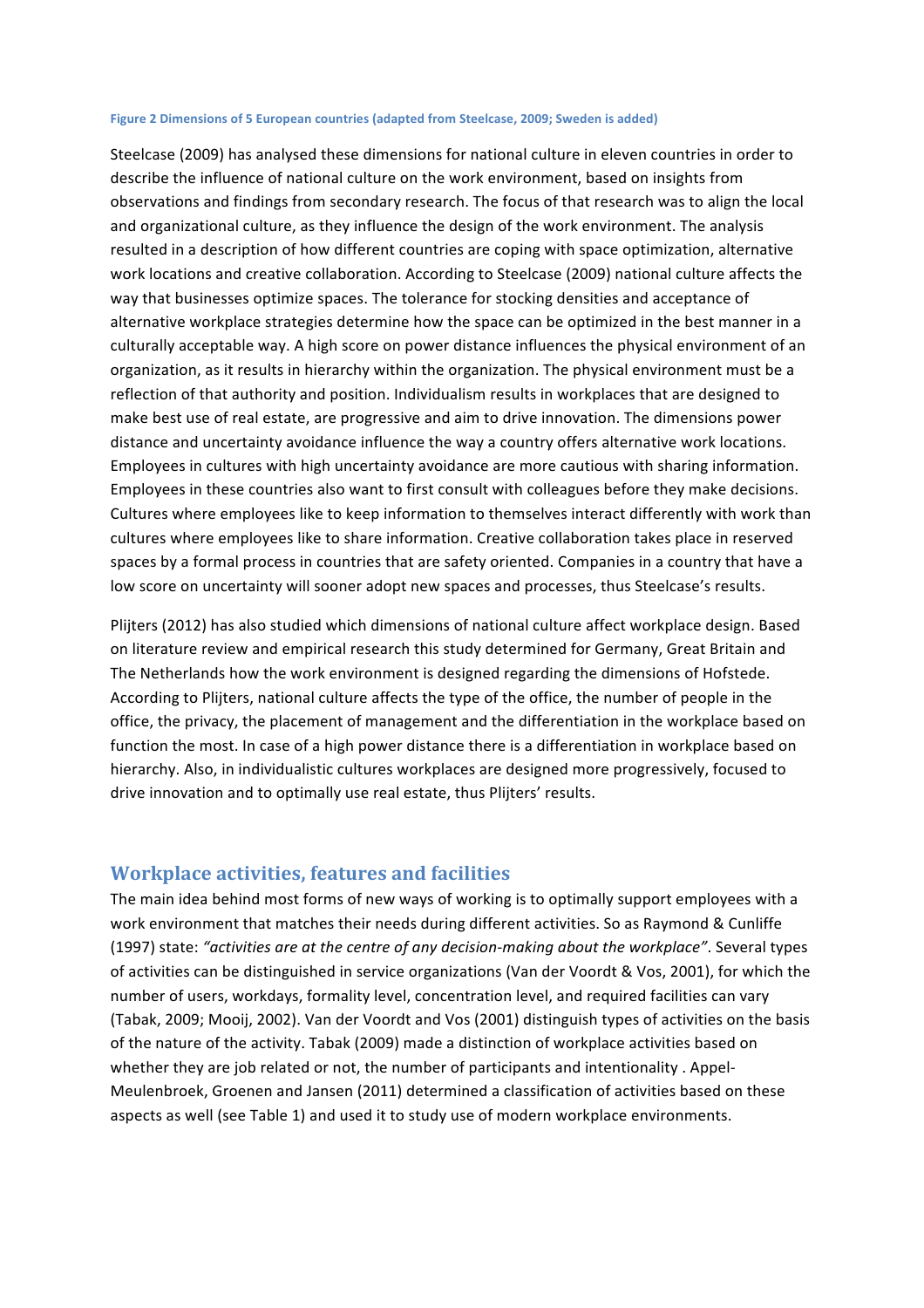|                            | <b>Social</b> | Physiological | Job related | <b>Individual</b> | Group | Planned | Unplanned |
|----------------------------|---------------|---------------|-------------|-------------------|-------|---------|-----------|
| <b>Behind the computer</b> |               |               | Χ           | Χ                 |       |         | x         |
| <b>Writing</b>             |               |               | X           | X                 |       |         | X         |
| <b>Reading</b>             |               |               | Χ           | X                 |       |         | х         |
| On the Phone               |               |               | X           |                   | X     | X       | X         |
| <b>Archiving</b>           |               |               | X           | X                 |       |         | X         |
| In a meeting               |               |               | Χ           |                   | X     | X       |           |
| <b>Informal talk</b>       | X             |               | X           |                   | x     |         | X         |
| Presenting                 |               |               | X           |                   | X     | X       |           |
| Lunch                      | X             | X             |             |                   | X     | X       | X         |
| <b>Toilet visit</b>        |               | X             |             | X                 |       |         | X         |
| <b>Coffee break</b>        | X             | X             |             |                   |       | X       | X         |
| <b>Other break</b>         | Χ             | X             |             |                   | x     | x       | X         |

**Table 1 Taxonomy of activities (Appel-Meulenbroek, Groenen and Jansen, 2011)** 

The goal of organizations (and CREM) that are implementing new work environments specifically aimed at the employees and their activities is usually an increase in satisfaction and productivity. In a Corenet survey, 271 CRE managers worldwide were asked to rank possible CRE strategies, showing that (after reducing costs) increasing productivity is indeed an important strategy (Gibler, Lindholm and Anderson, 2010). A study by Haynes et al. (2000) among more than 1,000 respondents in 27 different office environments showed that 70% regarded the work environment as an import or very important influence on their perceived productivity. Also, satisfied employees work more productively than unsatisfied employees (Fisk and Rosenfeld, 1997; Wyon, 2004; Inalhan, 2009; Van der Voordt, 2011).

Various studies have looked at the influence of features and facilities of the work environment on employee satisfaction. There is not always a clear line to what defines a feature and what defines a facility. In this paper, features are regarded to be part of the workspace, e.g a desk, chair, but also greenery, art and pictures and characteristics like air quality control. Facilities on the other hand, are more focussed on a certain service on a more general level (= the office as a whole) in the work environment, e.g. parking facilities, a restaurant and aspects such as cleanliness.

Previous studies have shown that a large amount of environmental characteristics influence employee productivity and satisfaction (Brill et al, 2001; Barber, 2001, Batenburg and Van der Voordt, 2008). Brill et al. (2001) asked 13,000 respondents from 80 organizations to rank environmental aspects and came up with a top 10 (see Table 2). The top 10 presented by Brill et al. not only shows the most important features and facilities, but also links them with associated activities in their naming of the features. Some aspects are part of the physical work environment (e.g. lighting), while others are more a condition created by the work environment. These conditions must be operationalised into features. Batenburg and Van der Voordt (2008) distinguish 8 categories with aspects of the physical environment that influence satisfaction of employees. Several categories and aspects can be interpreted as features, and they are similar to the results of Brill et all (see Table 2). Their category services is split in what this paper considers to be features and what is considered as facilities (see Table 3). Batenburg and Van der Voordt also mention the categories 'looks', 'image' and 'psychological aspects', which are mostly outside the scope of this paper and thus not mentioned in the tables. Barber (2001) held 1,500 telephone interviews with US employees. The top 5 of aspects was mentioned by 70% as making them more productive, and the top 10 by at least 50% and are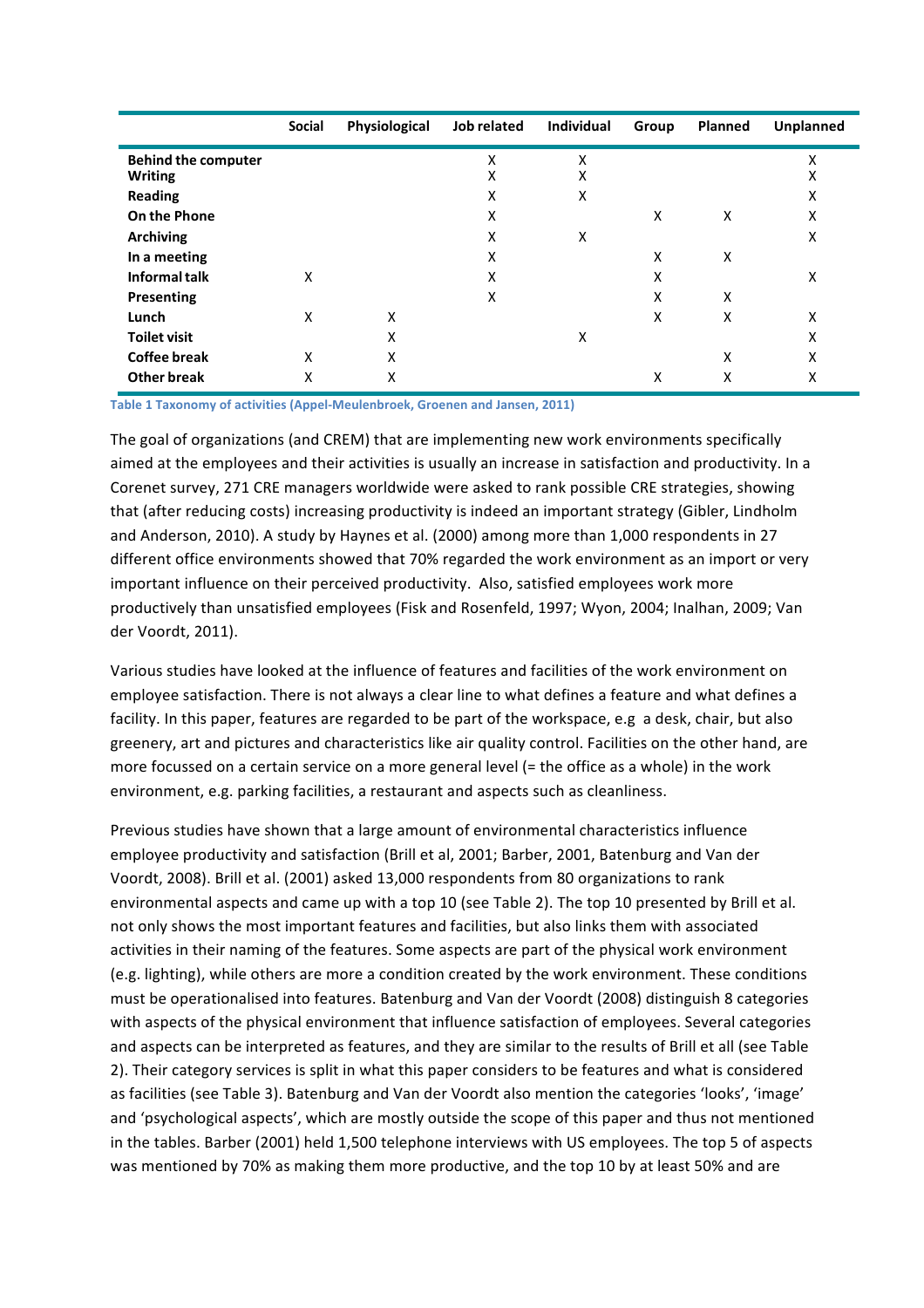similar to the other studies in Table 2. So, Table 2 and Table 3 appear to present a complete overview of work environment features and facilities to support employees.

| Brill et al. 2001                                                             | <b>Batenburg and Van der Voordt,</b><br>2008                                                                                                                                                                                                                      | <b>Barber, 2001</b>                                                                                                |
|-------------------------------------------------------------------------------|-------------------------------------------------------------------------------------------------------------------------------------------------------------------------------------------------------------------------------------------------------------------|--------------------------------------------------------------------------------------------------------------------|
| 1. Ability to concentrated<br>individual work                                 | $\bullet$<br>Office layout<br>Psychological<br>Not disturbed by noise                                                                                                                                                                                             | 4. Quiet space<br>9. Privacy                                                                                       |
| 2. Favourable conditions for<br>spontaneous social<br>interaction             | Informal meeting space<br>$\bullet$                                                                                                                                                                                                                               |                                                                                                                    |
| 3. Favourable conditions for<br>undisturbed meetings and<br>group work        | Formal meeting space<br>$\bullet$                                                                                                                                                                                                                                 |                                                                                                                    |
| 4. Ergonomic comfort and<br>enough space for office<br>attributes             | Work environment<br>Size<br>$\bullet$<br>Desk + comfort level<br>Screen/keyboard<br>$\bullet$<br>Chair + comfort level<br>Ergonomic aids<br>Workplace layout<br>Services<br>$\bullet$<br>Archive storage<br>Psychological<br>Room for personal<br>٠<br>attributes | 2. Storage space<br>5. Possibility to personalize the<br>workplace to individual workstyle<br>6. Ergonomic seating |
| 5. Favourable conditions for<br>side by side work and to<br>invade for a chat | Office layout<br>$\bullet$<br>Orientation in the office                                                                                                                                                                                                           |                                                                                                                    |
| 6. Short distance to colleagues<br>and easy to find                           | Accessibility                                                                                                                                                                                                                                                     |                                                                                                                    |
| 7. Good spots for taking a<br>break <sup>1</sup>                              | Office layout<br>$\bullet$                                                                                                                                                                                                                                        |                                                                                                                    |
| 8. Access to the necessary<br>technology <sup>1</sup>                         | <b>Services</b><br>ICT<br>helpdesk<br>Presentation aids                                                                                                                                                                                                           | 1. State-of-the-art technology                                                                                     |
| 9. Good lighting and daylight<br>entry                                        | Climate<br>Temperature<br>Ventilation<br>Air quality<br>Daylight<br>Lighting<br><b>Acoustics</b><br>Noise level                                                                                                                                                   | 8. Lighting control<br>10. An exterior window                                                                      |
| 10. Personal influence of air<br>quality and temperature                      | Individual climate<br>$\bullet$<br>control<br>Individual lighting<br>control                                                                                                                                                                                      | 3. ability to control climate<br>personally                                                                        |

**Table 2 Work environment features** 

<u> 1989 - Jan Samuel Barbara, margaret e</u>

 $^1$  This is considered tob e a facility instead of a feature in this paper, so it will be moved to table 3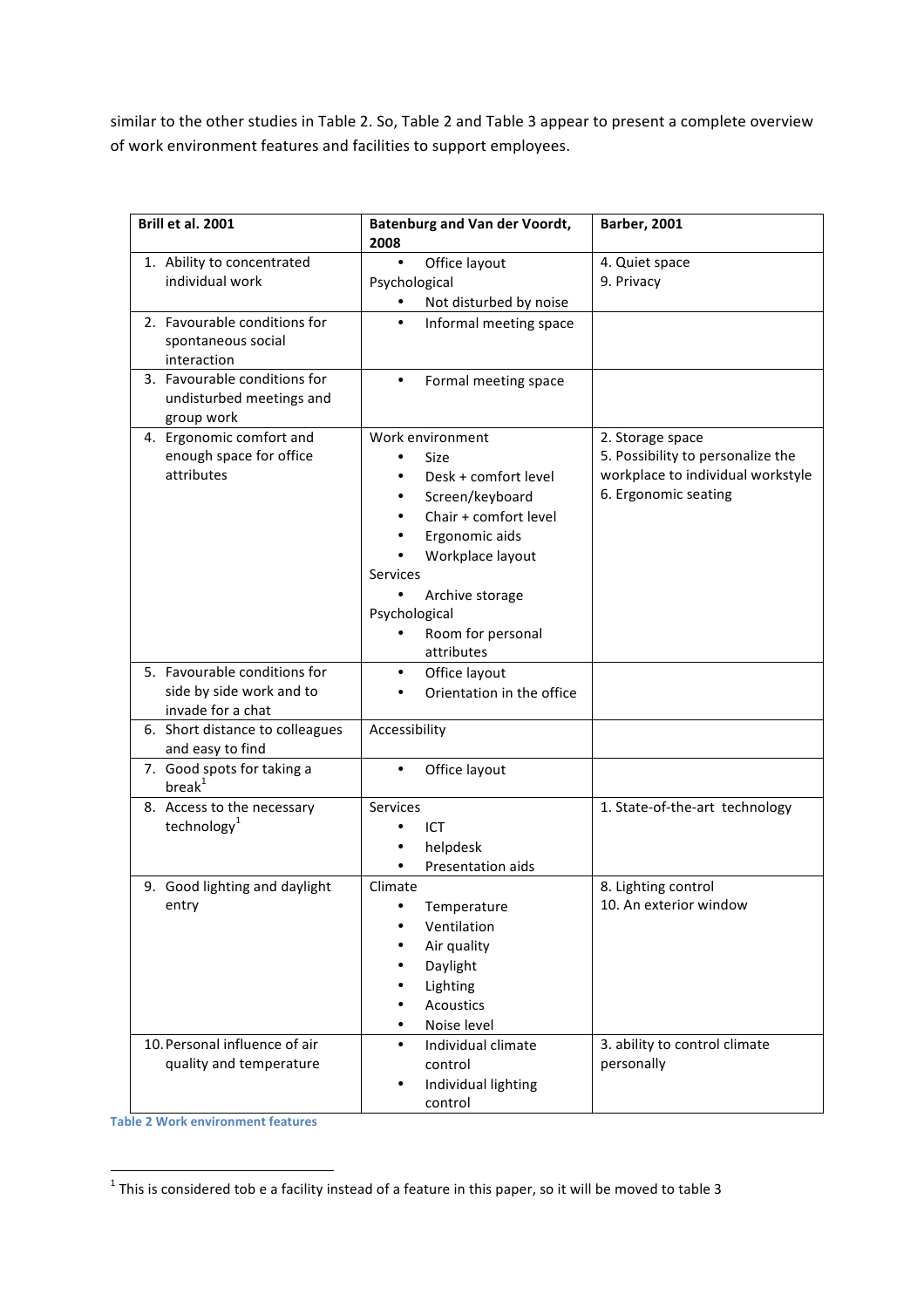| Reception                     |
|-------------------------------|
| Postal service                |
| Opening hours building        |
| Canteen                       |
| Coffee/tea machines           |
| Cleaning                      |
| Security and surveillance     |
| Booking confidential rooms    |
| Reservation of project rooms  |
| <b>Presentation resources</b> |
| Clean and tidy                |
|                               |

**Table 3 Work environment facilities (Batenburg and Van der Voordt, 2008)** 

#### **Research approach**

To answer the research questions, secondary data, collected for the Leesman database (www.leesmanindex.com), is used. Leesman collects data among employees in organizations on how well office environments support employees in their work. The database is currently the broadest contemporary resource of data related to workplace effectiveness. Leesman uses this data for measuring and benchmarking the performance of the physical work environment of an organization. In this research the data is used for analysing the relation between national culture and preferences of employees with regard to the work environment.

The data is collected by an online questionnaire. A project specific URL link to the survey is sent to an appointed person from an organization that will send out this URL out on the day the survey is launched. This URL link will provide employees of the organization entrance to the online survey hosted on the server of Leesman.

In 2010 the first questionnaires were presented to employees and from that moment on 35,901 employees have completed the questionnaire (up till 2013). In 2013, 95% of the data was derived from employees from Europe. For this study data from 32,006 respondents from 5 European countries were selected. Table 4 gives an overview of the number of respondents per country.

| Country              | <b>Number of locations</b> | <b>Number of respondents</b> | Percentage of<br>total |
|----------------------|----------------------------|------------------------------|------------------------|
| France               |                            | 280                          | 0.9%                   |
| Germany              |                            | 79                           | 0.2%                   |
| The Netherlands      | 12                         | 990                          | 3.1%                   |
| <b>Great Britain</b> | 204                        | 21129                        | 66.0%                  |
| Sweden               | 12                         | 9528                         | 29,7%                  |
| Total                | 242                        | 32006                        | 100.0%                 |

**Table 4 Selected respondents from Leesman Database** 

All respondents worked in an office building, but in diverse industries. However, because they are all office organisations, to a large extent their employees have similar work processes and behaviour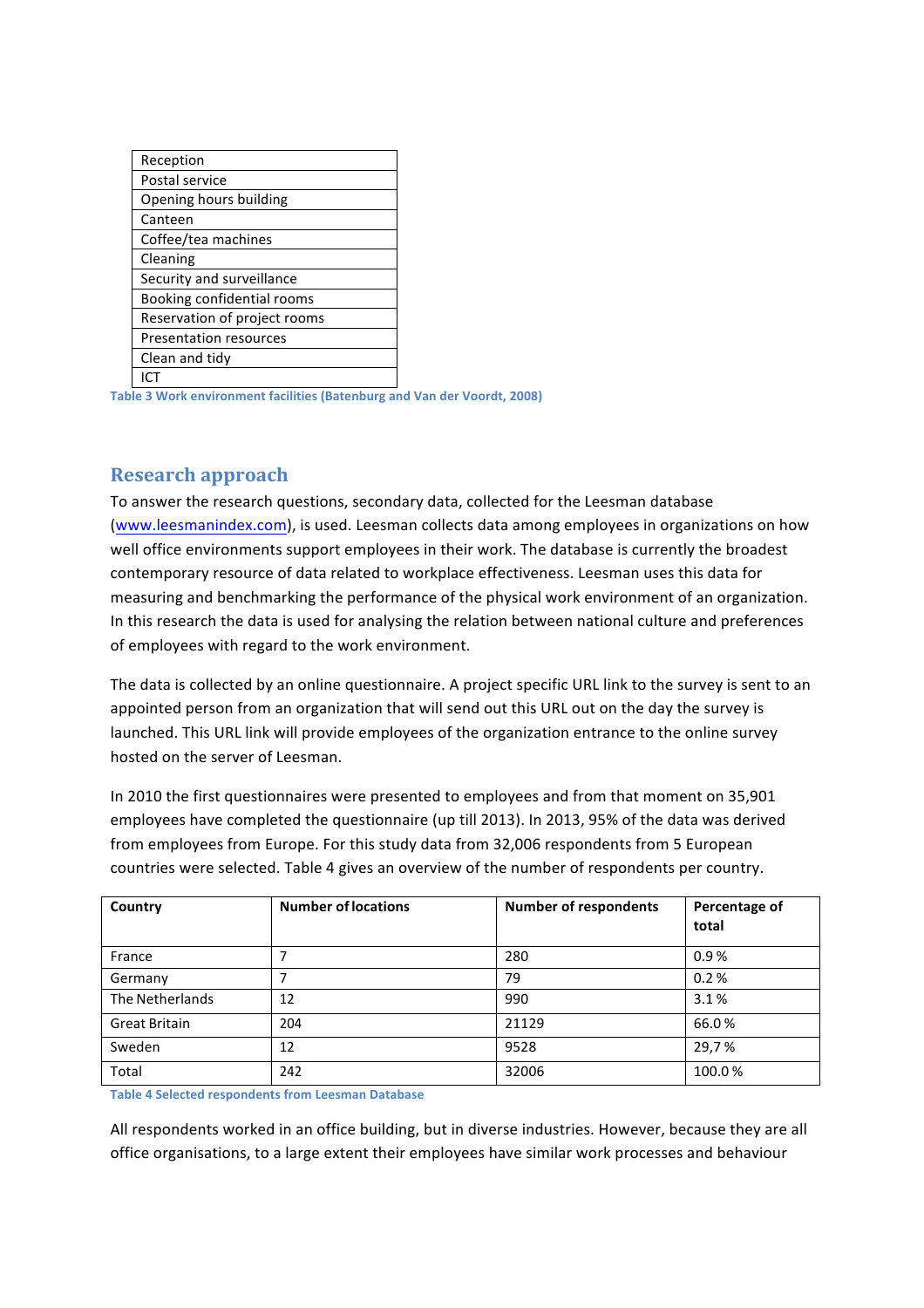(Shpuza, 2006; Steen, 2009). In some countries a smaller amount of employees has completed the questionnaire. Therefore, these results will be interpreted with care.

The Leesman questionnaire contains questions on the importance employees attach to workplace activities, workplace features and workplace facilities. The database contained only a limited number of missing values; the highest percentage of missing values was only 2% for some of the workplace features and facilities. Table 5, shows that the Leesman activities cover the entire taxonomy from literature and even elaborates further on certain activities. Only the types of break are not distinguished. All the necessary work environment features (see Table 6) and facilities (see Table 7) for the analyses could also be selected from the database.

For all the variables, respondents indicated their importance by 1 (important) or 0 (not important). The next section will sum up the data description and results, after which these results are discussed in the last section.

| <b>Taxonomy of activities</b> | activities included in analyses                     |  |  |  |  |
|-------------------------------|-----------------------------------------------------|--|--|--|--|
| Behind the computer           | Individual routine tasks                            |  |  |  |  |
| Writing                       | Individual focused work, desk based                 |  |  |  |  |
| Reading                       | Reading                                             |  |  |  |  |
| On the Phone                  | Telephone conversation                              |  |  |  |  |
| Archiving                     | Individual focused work away from your desk         |  |  |  |  |
|                               | Video conferences                                   |  |  |  |  |
|                               | Hosting visitors, clients or customers              |  |  |  |  |
|                               | Private conversations                               |  |  |  |  |
| In a meeting                  | <b>Business confidential discussions</b>            |  |  |  |  |
|                               | Learning from others                                |  |  |  |  |
|                               | Collaborating on focused work                       |  |  |  |  |
|                               | Collaborating on creative work                      |  |  |  |  |
|                               | Informal social interaction                         |  |  |  |  |
| Informal talk                 | Informal, unplanned meetings                        |  |  |  |  |
|                               | Private conversations                               |  |  |  |  |
|                               | Planned meetings                                    |  |  |  |  |
|                               | Lager group meetings or audiences                   |  |  |  |  |
|                               | Audio conferences                                   |  |  |  |  |
| Presenting                    | Spreading out paper or materials                    |  |  |  |  |
|                               | Using technical / specialist equipment or materials |  |  |  |  |
| Lunch                         |                                                     |  |  |  |  |
| Toilet visit                  |                                                     |  |  |  |  |
| Coffee break                  | Relaxing / taking a break                           |  |  |  |  |
| Other break                   |                                                     |  |  |  |  |

**Table 5 Activities included in analyses**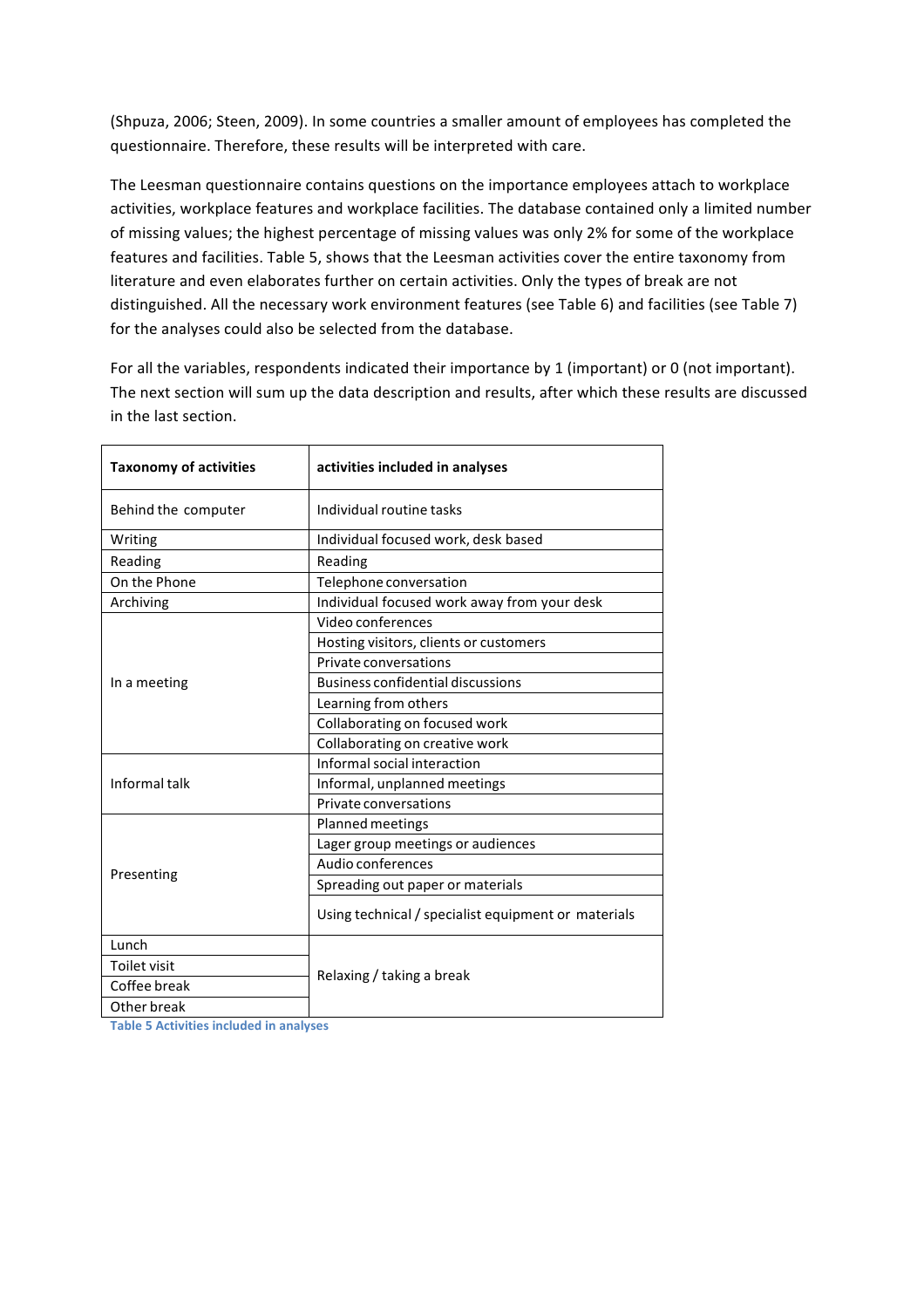| Taxonomy of features (Brill et al. 2001)                      | <b>Work environment features</b>          |
|---------------------------------------------------------------|-------------------------------------------|
| Ability to concentrated individual work                       | Quiet rooms for working alone or in pairs |
|                                                               | Dividers (between desks / areas)          |
|                                                               | Space between work-settings               |
|                                                               | Noise level                               |
| Favourable conditions for spontaneous social interaction      | Atriums and communal areas                |
| Favourable conditions for undisturbed meetings and group      | Meeting rooms (small)                     |
| work                                                          | Meeting rooms (large)                     |
|                                                               |                                           |
| Ergonomic comfort and enough space for office attributes      | Desk                                      |
|                                                               | Chair                                     |
|                                                               | Archive storage                           |
|                                                               | Personal storage                          |
|                                                               | Ability to personalise my workstation     |
| Favourable conditions for side by side work and to invade for | People walking past your desk             |
| a chat                                                        | Variety of different types of workspace   |
| Short distance to colleagues and easy to find                 | Accessibility of colleagues               |
| Good lighting and daylight entry                              | Natural light                             |
|                                                               | Office lighting                           |
| Personal influence of air quality and temperature             | Temperature control                       |
|                                                               | Air quality                               |

**Table 6 Work environment features** 

| <b>Taxonomy of facilities (Batenburg and</b> | <b>Work environment facilities</b>              |  |  |  |  |
|----------------------------------------------|-------------------------------------------------|--|--|--|--|
| Van der Voordt, 2008)                        |                                                 |  |  |  |  |
| Reception                                    | Reception areas                                 |  |  |  |  |
| Postal service                               | Mail and post-room services                     |  |  |  |  |
| Opening hours building                       | <b>Hospitality services</b>                     |  |  |  |  |
| Canteen                                      | Restauran/canteen                               |  |  |  |  |
| Coffee/tea machines                          | Tea, coffee and other refreshment<br>facilities |  |  |  |  |
| Cleaning                                     | <b>General cleanliness</b>                      |  |  |  |  |
| Clean and tidy                               | <b>General tidiness</b>                         |  |  |  |  |
| Security and surveillance                    | Security                                        |  |  |  |  |
| Booking confidential rooms                   |                                                 |  |  |  |  |
| Reservation of project rooms                 | Desk/room booking systems                       |  |  |  |  |
| <b>Presentation resources</b>                | Audio-visual equipment                          |  |  |  |  |
| ICT                                          | Computing equipment                             |  |  |  |  |
|                                              | Telephone equipment                             |  |  |  |  |
|                                              | Printing/copying/scanning equipment             |  |  |  |  |
|                                              | Remote access to work files or                  |  |  |  |  |
|                                              | network                                         |  |  |  |  |
|                                              | In-office network connectivity                  |  |  |  |  |
|                                              | Guest/visitor network access                    |  |  |  |  |
| Good spots for taking a break                | Informal work areas/break out zones             |  |  |  |  |
|                                              | Leisure facilities on site or nearby            |  |  |  |  |

**Table 7 Work environment facilities**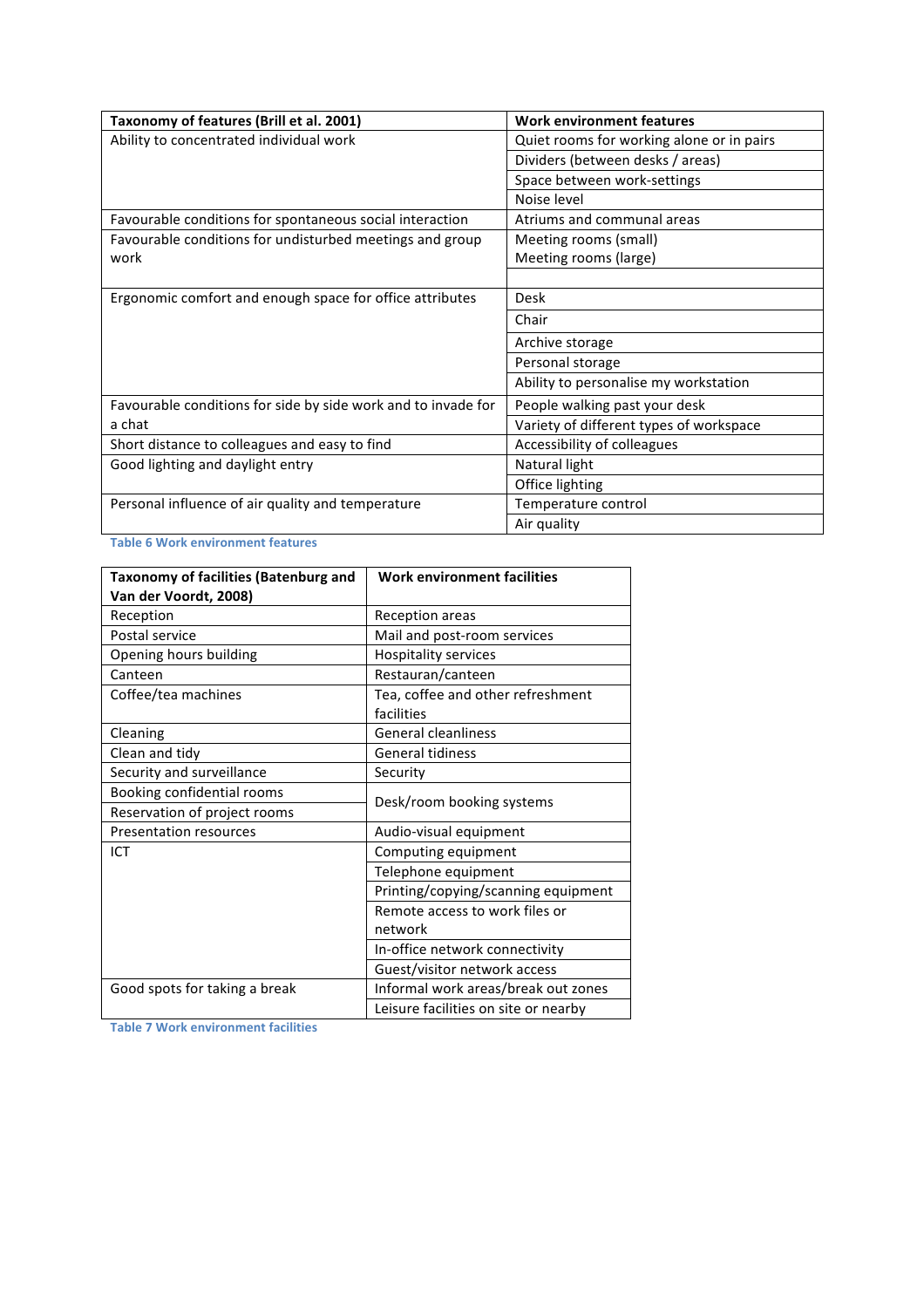#### **Importance of workplace activities per country**

The respondents indicated the importance for 21 workplace activities as shown in Table 5. First, factor analysis was used to determine whether the collection of work activities of employees can be reduced to a smaller set. Specifically, Principal Component Analysis with Varimax rotation was used, and factors were extracted until eigenvalues were less than or equal to 1.0. Four factors of importance of workplace activities were identified. These factors were labeled based on the loadings of the workplace activities on these factors. The results of the analysis are shown in Table 8.

Summed over all 21 variables, the first factor explains 15 % of the sum of variances of the workplace activities, and was labeled *interaction based work activities* because planned meetings, business confidential discussions, private conversations, audio conferences, larger group meetings or audiences, hosting visitors, clients or customers and video conferences scored high on this factor. These activities mostly involve others and are often planned in advance. The second factor was called *collaboration activities* and activities such as collaboration on focused and creative work, and learning from others loaded high on this factor. For all these workplace activities it is essential that employees work together with other employees during a longer period. The distinction between interaction and collaboration is in line with innovation and knowledge sharing literature (Appel-Meulenbroek, 2014). This factor explains 12 % of the sum of variances of the 21 workplace activities. The third factor was named *facility dependent work activities* because for example reading, spreading out paper or materials, using technical or specialist equipment or materials and relaxing / taking a break loaded high. This factor explains 11 % of the sum of variance of all workplace activities. The last factor was labeled *concentration based activities* and included the variables such as individual focused work desk based and reading. This last factor explains 8 % of the sum of variances of the 21 workplace activities. While performing these workplace activities, the expectation is that employees do not want to be disturbed and need privacy.

In order to analyze the importance of workplace activities in different countries it is tested whether the mean factor scores of importance of workplace activities differ significantly per country. The results of the F-test are presented in Table 9. The results indicate that respondents from Germany indicate interaction based work activities as more important than respondents from the other countries. In contrast to respondents from France, Germany and Sweden, respondents from the Netherlands and Great Britain indicate interaction based work activities not important. In the Netherlands and Sweden respondents attach importance to collaboration activities. In France, Germany and Sweden facility dependent work activities are less important for the respondents. Concentration based work activities are less important for respondents in France, Germany and the Netherlands than compared to Sweden and the United Kingdom.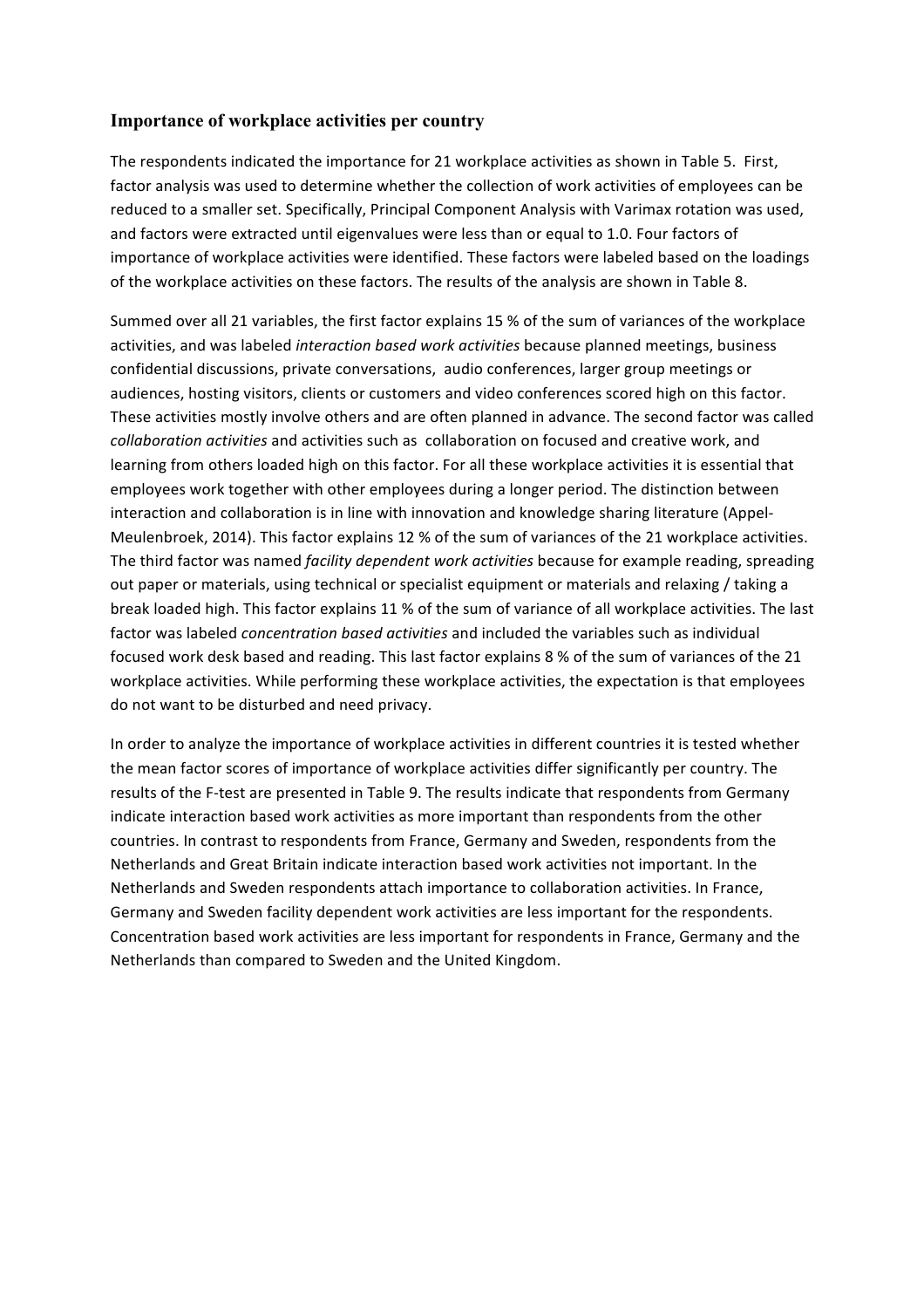#### **Table 8 Factor analysis importance workplace activities**

| <b>Factors</b>                               |                                      |                             |                                       |                                   |
|----------------------------------------------|--------------------------------------|-----------------------------|---------------------------------------|-----------------------------------|
| <b>Workplace Activities</b>                  | interaction based<br>work activities | collaboration<br>activities | facility dependent<br>work activities | based activities<br>concentration |
| <b>Business Confidential Discussions</b>     | .581                                 | .112                        | .222                                  | .239                              |
| <b>Private Conversations</b>                 | .379                                 | .035                        | .312                                  | .132                              |
| <b>Audio Conferences</b>                     | .657                                 | .253                        | $-.019$                               | .208                              |
| Lager Group Meetings Or Audiences            | .594                                 | .265                        | .246                                  | .142                              |
| <b>Hosting Visitors Clients Or Customers</b> | .661                                 | .104                        | .193                                  | .153                              |
| Individual Focused Work Away From Your       | .426                                 | .259                        | .290                                  | $-.059$                           |
| <b>Desk</b>                                  |                                      |                             |                                       |                                   |
| <b>Video Conferences</b>                     | .703                                 | .216                        | .147                                  | $-.022$                           |
| <b>Collaborating On Focused Work</b>         | .172                                 | .641                        | .070                                  | .226                              |
| <b>Collaborating On Creative Work</b>        | .270                                 | .742                        | .071                                  | .003                              |
| <b>Creative Thinking</b>                     | .205                                 | .621                        | .222                                  | .095                              |
| Learning From Others                         | .039                                 | .583                        | .454                                  | $-.023$                           |
| <b>Individual Routine Tasks</b>              | .019                                 | .130                        | .635                                  | .152                              |
| Reading                                      | .210                                 | .274                        | .340                                  | .331                              |
| <b>Informal Social Interaction</b>           | .210                                 | .386                        | .447                                  | .158                              |
| Spreading Out Paper Or Materials             | .398                                 | .306                        | .448                                  | $-218$                            |
| Using Technical Or Specialist Equipment Or   | .398                                 | .306                        | .448                                  | $-.218$                           |
| <b>Materials</b>                             |                                      |                             |                                       |                                   |
| <b>Relaxing Taking A Break</b>               | .233                                 | .178                        | .563                                  | .073                              |
| Individual Focused Work Desk Based           | $-.097$                              | $-.021$                     | .187                                  | .641                              |
| <b>Informal Unplanned Meetings</b>           | .310                                 | .340                        | .012                                  | .507                              |
| <b>Planned Meetings</b>                      | .325                                 | .277                        | $-.094$                               | .557                              |
| <b>Telephone Conversations</b>               | .286                                 | $-.042$                     | .295                                  | .508                              |
| Eigenvalues                                  | 3.188                                | 2.523                       | 2.351                                 | 1.688                             |
| % of explained variance                      | 15.182                               | 12.013                      | 11.197                                | 8.037                             |
| $(N=32006)$                                  |                                      |                             |                                       |                                   |

#### **Table 9 Importance of workplace activities per country**

| <b>Countries</b>         | Mean<br>Factor<br><b>Scores</b> | interaction based<br>activities<br>work | collaboration<br>activities | work<br>dependent<br>activities<br>facility | activities<br>concentration<br>based |
|--------------------------|---------------------------------|-----------------------------------------|-----------------------------|---------------------------------------------|--------------------------------------|
| France (N=280)           |                                 | .11                                     | $-.05$                      | $-.17$                                      | $-.20$                               |
| Germany (N=79)           |                                 | .48                                     | .12                         | $-.20$                                      | $-0.35$                              |
| Netherlands (N=990)      |                                 | $-.25$                                  | .20                         | .03                                         | $-.19$                               |
| Sweden (N=9528           |                                 | .08                                     | .36                         | $-.19$                                      | .02                                  |
| United Kingdom (N=21129) |                                 | $-.03$                                  | $-.17$                      | .09                                         | .01                                  |
| Total                    |                                 | .00.                                    | .00.                        | .00                                         | .00.                                 |
| F-test                   |                                 | $F = 39.861$                            | F=494.767                   | F=126.508                                   | $F = 16.740$                         |
| P value                  |                                 | $P = 000$                               | $P = 000$                   | $P = 000$                                   | $P = .000$                           |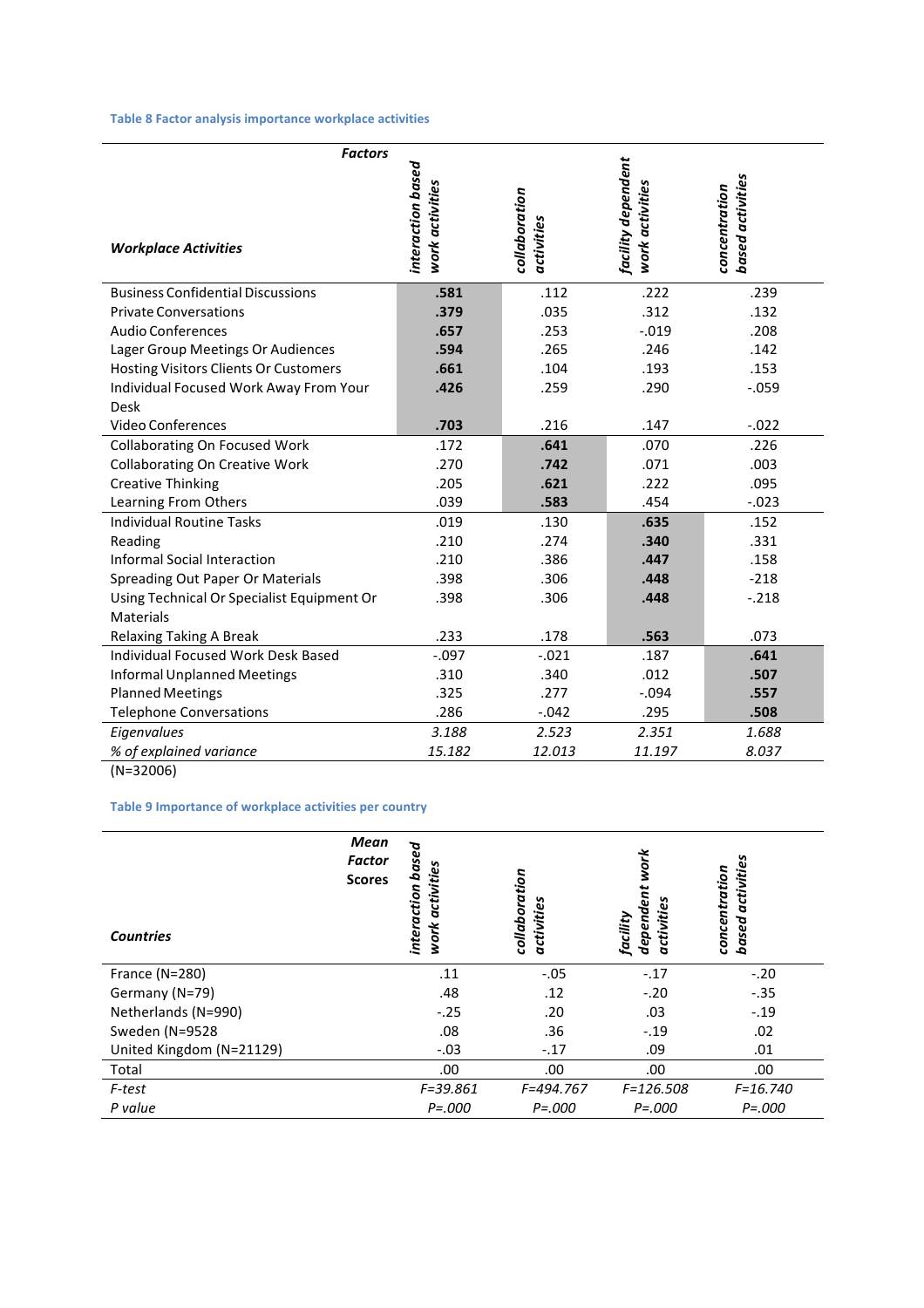#### **Importance of features and facilities of the physical work environment per country**

To analyze the importance of workplace features and facilities, again first a factor analysis is conducted to determine whether the set of workplace features and facilities of employees can be reduced to a smaller number of factors. Factor analysis was conducted on 37 workplace features and facilities describing their importance to the respondents (see To test whether respondents from the five countries have different mean scores for the factors describing the importance related to workplace facilities and features Anova and F-test were conducted. Table 11 shows the results. The factor ICT + place independence is more important for employees in France and Germany. In contrast, this factor is less important for employees from Great Britain. French employees indicate the elements 'building services', 'climate', 'personalization + privacy', 'meeting areas' and 'a desk or chair' as less important. In Germany 'a workplace to work place independent' and 'climate' are more important elements of the work environment for employees than in other countries. 'Building services', 'meeting areas' and 'office equipment' are elements of the work environment that are less important for employees from the Netherlands. Employees from Sweden indicate the elements 'a work environment for working place independent' and 'meeting areas' as important. In Great Britain the element 'informal and service facilities' is the most important element of the physical work environment. Remarkably, employees from Sweden and Great Britain are less extreme in determining whether an element of the work environment is important for them. This is reflecting in the less extreme means of the factor variables.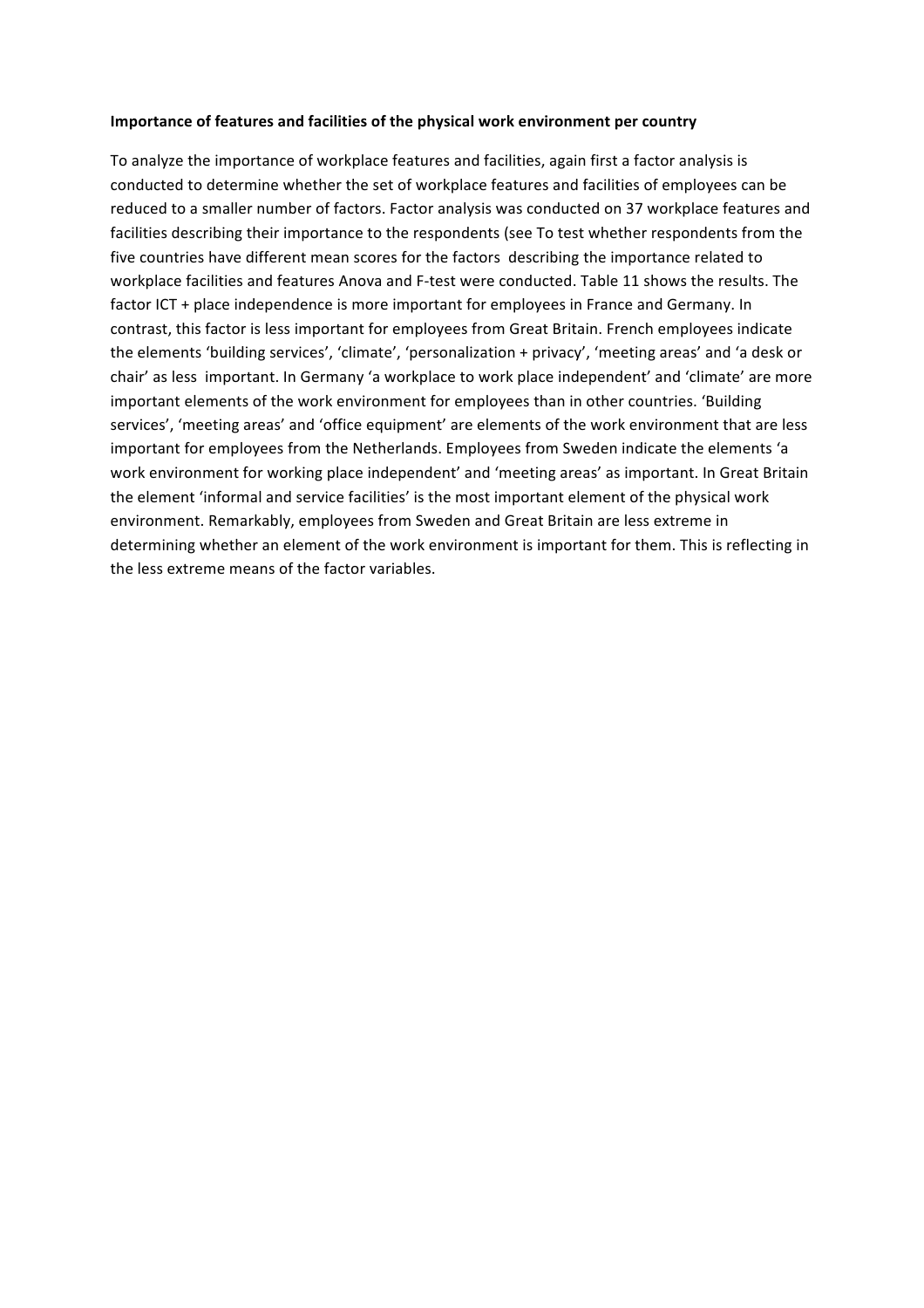Table 10). Principal Component Analysis with Varimax rotation was used, and factors were extracted until eigenvalues were less than or equal to 1.0. Seven factors describing the importance of workplace features and facilities were found.

The first factor explains 10 % of the sum of variance of these workplace features and facilities and is labeled *ICT* + place independence because variety of different types of workspace, accessibility of colleagues, audio or visual equipment, in office network connectivity, remote access to work files or network, guest or visitor network access and informal work areas loaded high on this factor. The second factor is called *building services* as it loaded all features and facilities related to services in the office environment. This factor explains 9 % of the sum of variance of all workplace activities. The third factor, *climate*, explains 9 % of the sum of variances of the 37 workplace features and facilities. This factor includes natural light, office lighting, temperature control, air quality, noise levels and people walking past your desk. The fourth factor was called *personalization + privacy* because all features and facilities that provide the ability to personalize the work environment or create a more personal space loaded high on this factor. This factor declares 7 % of the sum of variance of all workplace features and facilities. The next factor, explaining 6 % of the sum of variance, is called *meeting areas* and includes quiet rooms for working alone or in pairs and small and large meeting rooms. The factor that is called *office equipment* owes its name to the high loading on telephone equipment, computing equipment and printing / copying and scanning facilities. The last factor was labeled *desk* / *chair* and concerns the importance of a desk and a chair.

To test whether respondents from the five countries have different mean scores for the factors describing the importance related to workplace facilities and features Anova and F-test were conducted. Table 11 shows the results. The factor ICT + place independence is more important for employees in France and Germany. In contrast, this factor is less important for employees from Great Britain. French employees indicate the elements 'building services', 'climate', 'personalization + privacy', 'meeting areas' and 'a desk or chair' as less important. In Germany 'a workplace to work place independent' and 'climate' are more important elements of the work environment for employees than in other countries. 'Building services', 'meeting areas' and 'office equipment' are elements of the work environment that are less important for employees from the Netherlands. Employees from Sweden indicate the elements 'a work environment for working place independent' and 'meeting areas' as important. In Great Britain the element 'informal and service facilities' is the most important element of the physical work environment. Remarkably, employees from Sweden and Great Britain are less extreme in determining whether an element of the work environment is important for them. This is reflecting in the less extreme means of the factor variables.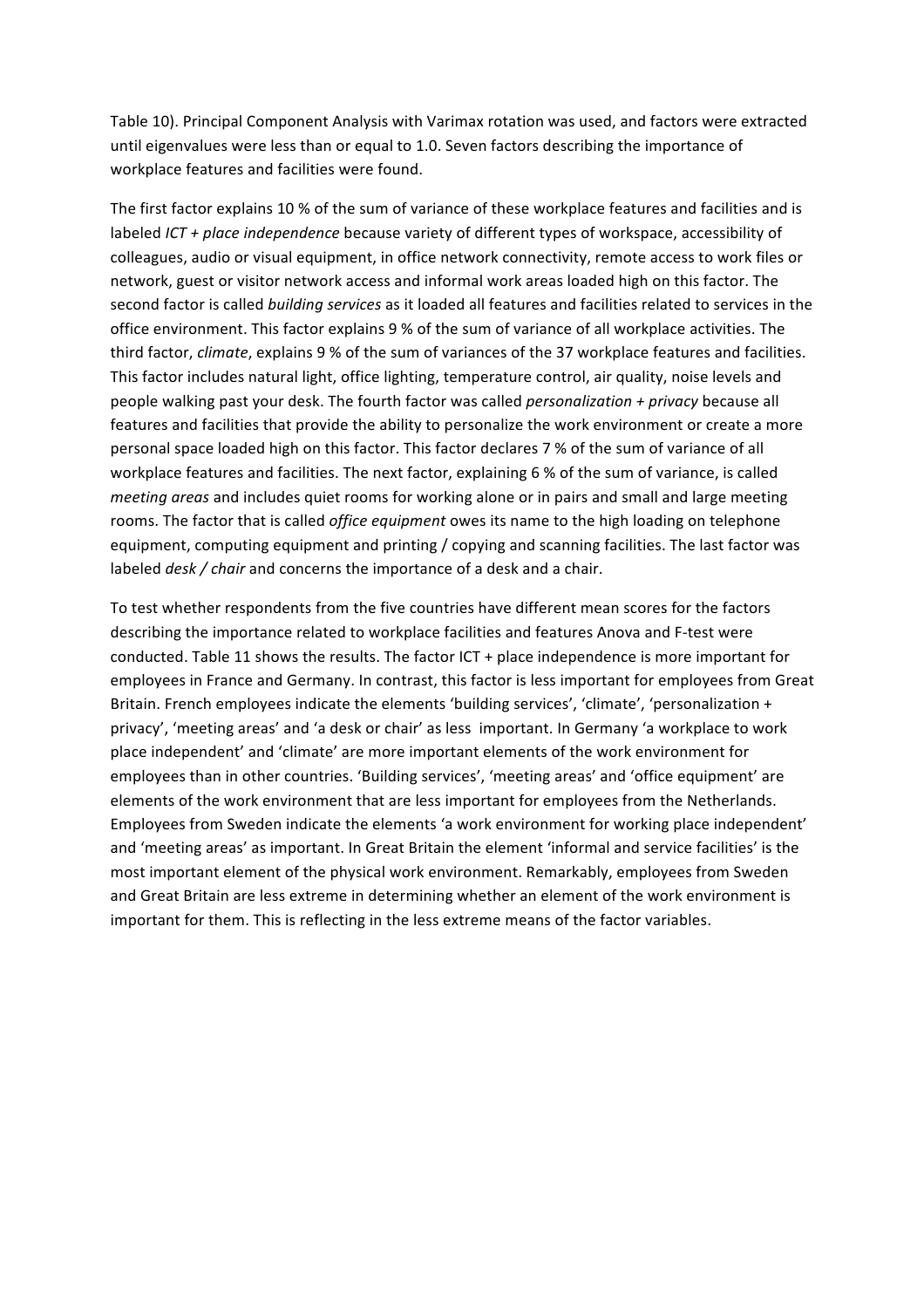#### Table 10 Factor analysis for the importance of workplace features and facilities

| <b>Factors</b>                           |                          |                          |         |                           |               |                  |            |
|------------------------------------------|--------------------------|--------------------------|---------|---------------------------|---------------|------------------|------------|
| <b>Workplace features and facilities</b> | ICT + place independence | <b>Building Services</b> | Climate | Personalization + privacy | Meeting areas | Office equipment | Desk\chair |
| Variety of different type of workspace   | .587                     | .262                     | .166    | .234                      | .163          | $-0.068$         | $-.012$    |
| Accessibility of colleagues              | .433                     | .207                     | .309    | .168                      | .167          | .115             | $-.004$    |
| Audio visual equipment                   | .682                     | .161                     | .107    | .104                      | .074          | .073             | .022       |
| In office network connectivity           | .524                     | .015                     | .210    | $-.032$                   | .187          | .310             | .064       |
| Remote access to work files or network   | .618                     | .050                     | .130    | $-.020$                   | .158          | .257             | .040       |
| Guest visitor network access             | .681                     | .201                     | .077    | .214                      | .095          | .044             | .014       |
| Informal work areas break out zones      | .401                     | .296                     | .201    | .163                      | .336          | .051             | .009       |
| Atrium and communal areas                | .285                     | .554                     | .191    | .193                      | .135          | $-.048$          | .085       |
| Restaurant canteen                       | .055                     | .424                     | .055    | .139                      | .154          | $-.173$          | .290       |
| Leisure facilities onsite or nearby      | .385                     | .441                     | .085    | .223                      | .047          | $-.153$          | .102       |
| <b>Hospitality services</b>              | .477                     | .532                     | .062    | .233                      | .0476         | .004             | $-.003$    |
| Mail and post room services              | .214                     | .606                     | .155    | .230                      | .070          | .214             | $-.022$    |
| Tea coffee and refreshments              | $-.015$                  | .351                     | .161    | $-.038$                   | .146          | .063             | .283       |
| Reception area                           | .247                     | .626                     | .125    | .181                      | .110          | .113             | .010       |
| Security                                 | .230                     | .591                     | .223    | .120                      | .043          | .220             | $-.022$    |
| <b>General cleanliness</b>               | $-.030$                  | .488                     | .377    | $-0.63$                   | $.11 -$       | .308             | .005       |
| General tidiness                         | .068                     | .563                     | .375    | .032                      | .084          | .242             | $-.025$    |
| Natural light                            | .118                     | .207                     | .309    | .168                      | .167          | .115             | $-.004$    |
| Office lighting                          | .162                     | .227                     | .634    | .209                      | .093          | .179             | .061       |
| Temperature control                      | .056                     | .171                     | .603    | .078                      | .042          | .189             | .098       |
| Air quality                              | .229                     | .145                     | .684    | .176                      | .065          | .034             | .068       |
| Noise levels                             | .169                     | .086                     | .673    | .186                      | .151          | .016             | .068       |
| People walking past your desk            | .222                     | .164                     | .502    | .397                      | .115          | $-.028$          | .053       |
| Dividers between desk or areas           | .153                     | .029                     | .202    | .648                      | .128          | .011             | .113       |
| Personal storage                         | $-.045$                  | .202                     | .083    | .477                      | .148          | .343             | .091       |
| Archive storage                          | .375                     | .205                     | .098    | .516                      | .028          | .138             | $-0.016$   |
| Ability to personalise workstation       | .166                     | .174                     | .117    | .656                      | .000          | .081             | .038       |
| Space between work settings              | .178                     | .131                     | .196    | .623                      | .096          | .105             | .012       |
| Quiet rooms                              | .378                     | .109                     | .2167   | .185                      | .487          | $-.061$          | .056       |
| Meeting rooms large                      | .195                     | .150                     | .099    | .095                      | .783          | .153             | .032       |
| Meeting rooms small                      | .142                     | .111                     | .142    | .044                      | .815          | .167             | .053       |
| Desk room booking systems                | .398                     | .205                     | .174    | .181                      | .447          | .132             | .032       |
| Computing equipment                      | .130                     | .020                     | .120    | .033                      | .044          | .640             | .210       |
| Telephone equipment                      | .146                     | .107                     | .136    | .189                      | .106          | .617             | .133       |
| Printing equipment                       | .099                     | .216                     | .184    | .179                      | .160          | .533             | .074       |
| Desk                                     | .023                     | .040                     | .077    | .101                      | .023          | .190             | .797       |
| Chair                                    | .043                     | .040                     | .106    | .055                      | .016          | .186             | .799       |
| Eigenvalues                              | 3.711                    | 3.480                    | 3.287   | 2.634                     | 2.219         | 1.982            | 1.589      |
| % of explained variance                  | 10.030                   | 9.407                    | 8.883   | 7.118                     | 5.996         | 5.358            | 4.296      |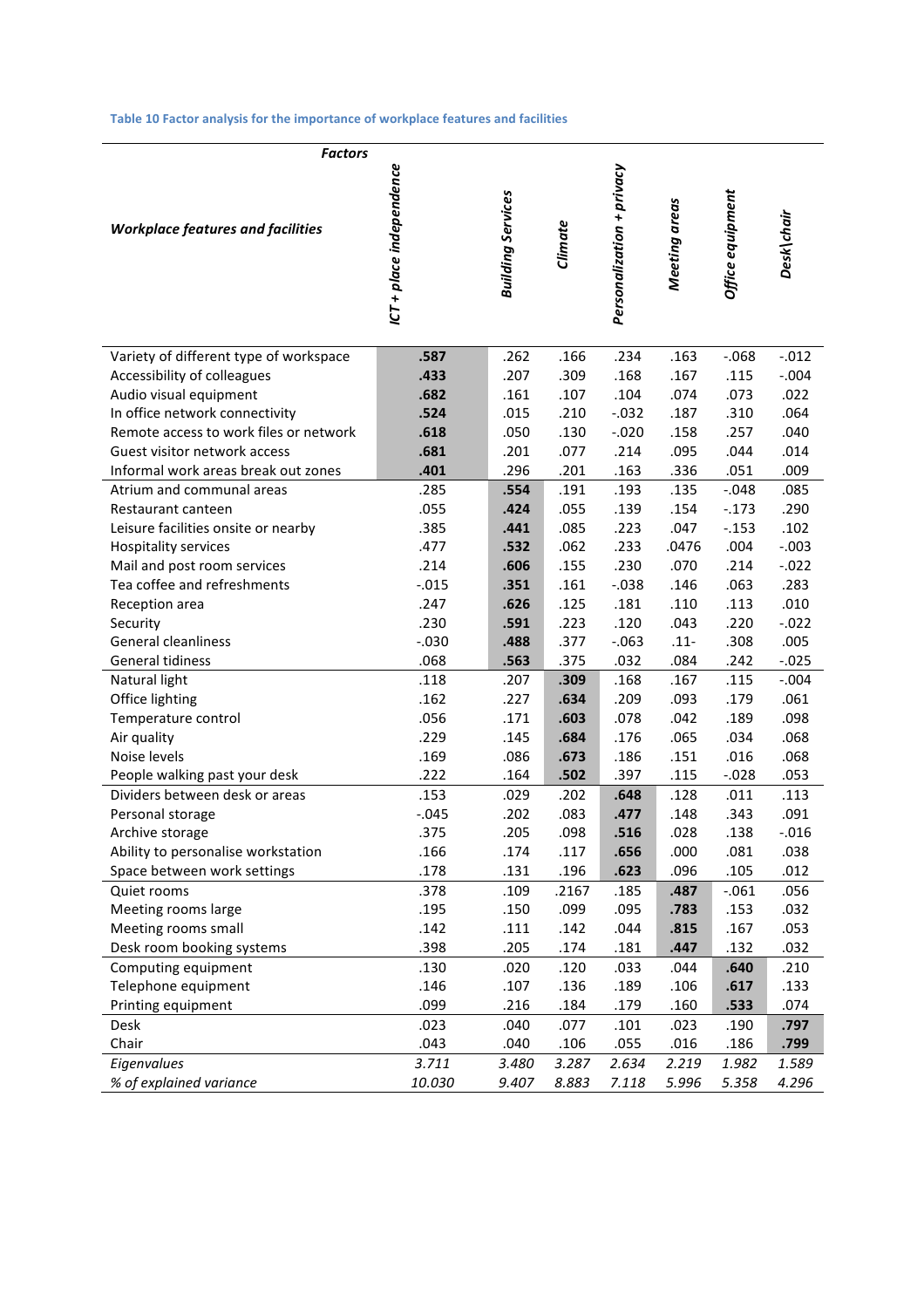Table 11 Importance of workplace facilities and features per country

| Mean<br><b>Factor</b><br><b>Scores</b><br><b>Countries</b> | ICT + place independence | <b>Building Services</b> | Climate     | privacy<br>Personalization + | Meeting areas | Office equipment | Desk\chair  |
|------------------------------------------------------------|--------------------------|--------------------------|-------------|------------------------------|---------------|------------------|-------------|
| France (N=266)                                             | .62                      | $-.42$                   | $-.30$      | $-.52$                       | $-.24$        | .05              | $-.30$      |
| Germany (N=59)                                             | .60                      | $-.44$                   | .11         | $-.17$                       | $-.12$        | $-.12$           | $-.33$      |
| Netherlands (N=929)                                        | .01                      | $-.17$                   | .04         | .02                          | $-.27$        | $-.20$           | $-.02$      |
| Sweden (N=9489)                                            | .14                      | $-.26$                   | .12         | $-.03$                       | .20           | $-.18$           | .05         |
| United Kingdom                                             | $-.07$                   | .13                      | $-.05$      | .02                          | $-.07$        | .09              | $-.02$      |
| $(N=20728)$                                                |                          |                          |             |                              |               |                  |             |
| Total                                                      | .00                      | .00                      | .00.        | .00                          | .00.          | .00              | .00         |
| F-test                                                     | $F = 105.79$             | $F = 290.42$             | $F = 56.23$ | $F = 23.76$                  | $F = 143.10$  | $F = 131.15$     | $F = 15.92$ |
| P value                                                    | $P = 000$                | $P = 000$                | $P = 000$   | $P = 000$                    | $P = 000$     | $P = 000$        | $P = 000$   |

#### The importance of elements of the work environment for important workplace activities per **country**

Since many new work environments are based on the alignment of the office environment to workplace activities it is interesting to analyze the relation between the importance of elements describing the work environment for important workplace activities in different countries. For implementation of such a work environment in different countries, knowledge about the differences between the importance of elements of the work environment for important workplace activities is necessary. In order to analyze the importance of workplace elements for important workplace activities in different countries ANOVAs and F-test as a result of comparing the means of the factors related to the importance of the elements of the work environment were conducted.

Table 12 shows the results of comparing the means of the factors of the importance of elements of the work environment for different workplace activities for different countries. In this table only significant results are presented.

Results show a significant difference between countries for all 7 elements of workplace features and facilities that came forward in the factor analysis. As the number of employees from Germany is smaller than the number of employees from other countries, the analysis is also performed without the data of employees from Germany to check for consistency of results. This showed no problems with this lower number of respondents.

In general, employees from all countries indicate a work environment to work place independent as important for all workplace activities. However there is one exception. In contrast to the employees from France, the Netherlands, Sweden and Germany, the employees from Great Britain indicate an environment to work place independent for individual focused work as less important.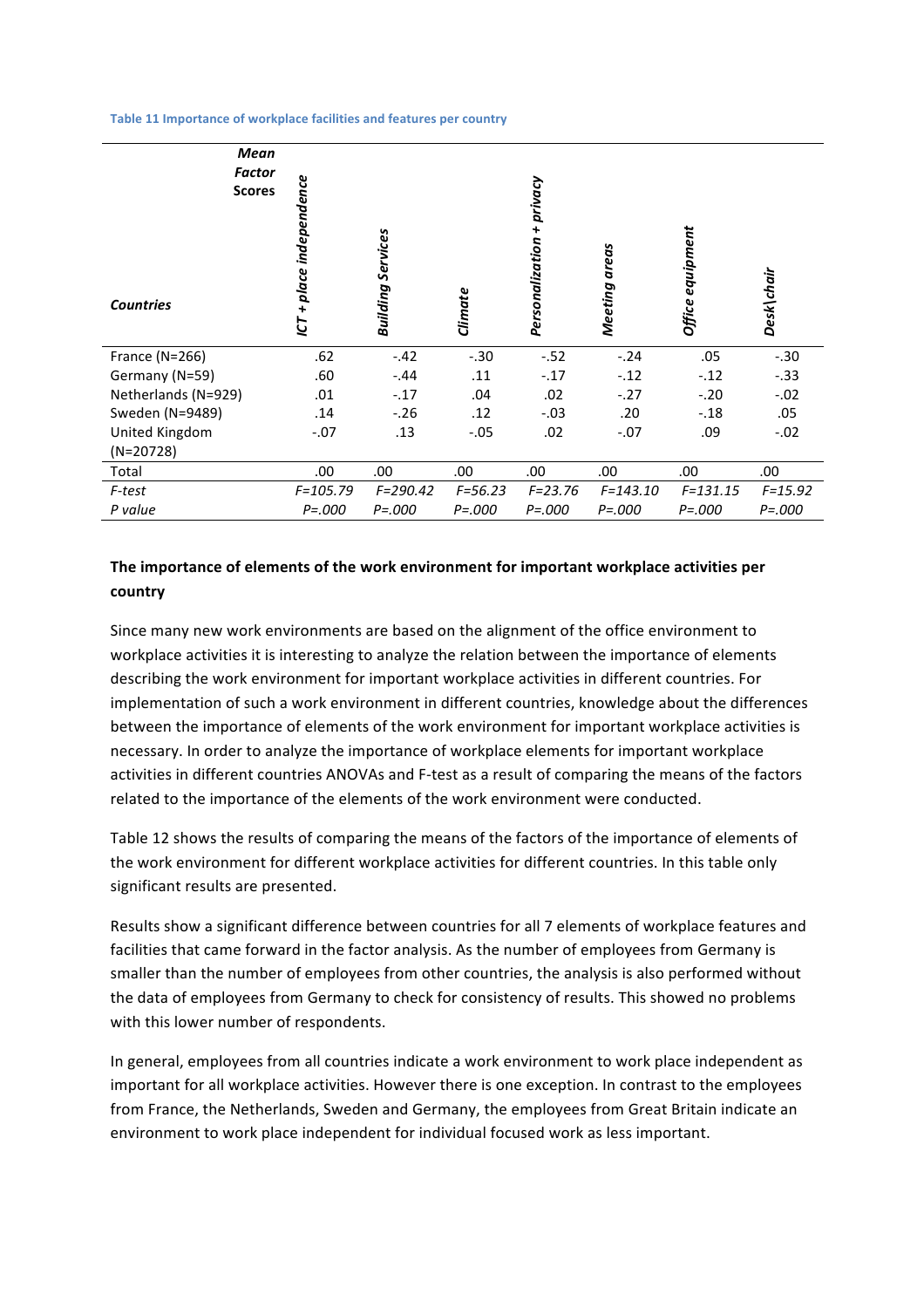Building services are important for all workplace activities for employees from Great Britain. Employees from the Netherlands indicate this element of the work environment as important for individual focused work away from your desk, learning form others, audio conferences, spreading out papers or materials, using technical or specialist equipment or materials, larger group meetings or audiences and hosing visitors / clients / customers. In Germany this element of the work environment is only important if employees indicate private conversations as important. Employees from Sweden want building services if they have to spread out papers or materials, if they use technical or specialist equipment or materials or if they have video conferences. In France this element of the work environment is only important for employees if they use technical or specialist equipment or materials.

The climate of the office environment is indicated as important for all workplace activities by employees from Germany and Sweden. Employees from Great Britain and the Netherlands indicate climate as important for almost all workplace activities, except for holding a private conversation. In France the climate is only important for two workplace activities; when employees have to learn from others and if employees have to use technical or specialist equipment or materials.

Personalization + privacy of the work environment is important for all workplace activities for the employees in both the Netherlands and Great Britain. In contrast, the employees in France do not indicate personalization + privacy as important for any workplace activity. In Sweden and Germany the employees indicate this element of the work environment as not important for individual focused work away from your desk, informal unplanned meetings and planned meetings. Additionally the employees from Germany indicate personalization + privacy not to be important for individual focused work away from their desk, informal social interaction, business confidential discussions, telephone conversations and audio conferences. Employees from Sweden and Great Britain indicate meeting areas as important for almost all workplace activities.

With regard to the importance of meeting areas employees of Sweden indicate this element of the work environment as important for all workplace activities. Also Great Britain and Germany indicate meeting areas as important for most of the workplace activities. Employees in Great Britain do not need meeting areas for individual focused work desk based, routine tasks, learning from others and the use of technical or specialist equipment or materials. German employees do not find meeting areas as important for the activities: individual focused work desk based individual focused work away from your desk, informal social interaction, private conversations, telephone conversations, audio conferences and for the use of technical or specialist equipment or materials. In contrast to Germany, Great Britain and Sweden, the employees from the Netherlands and France only need meeting areas for a small number of workplace activities. In the Netherlands employees want meeting areas for private conversations, audio conferences, for larger group meetings, for video conferences and if they host visitor, clients or customers. In France meeting areas are only needed if larger group meetings are important for employees.

Office equipment is important for all workplace activities for employees in France and Great Britain. In the Netherlands, Germany and Sweden this element of the work environment is only important for a small amount of workplace activities. In the Netherlands the employees want office equipment if employees find individual routine tasks and spreading out papers or materials important and if they indicate using technical or specialist equipment or materials as important. In Germany office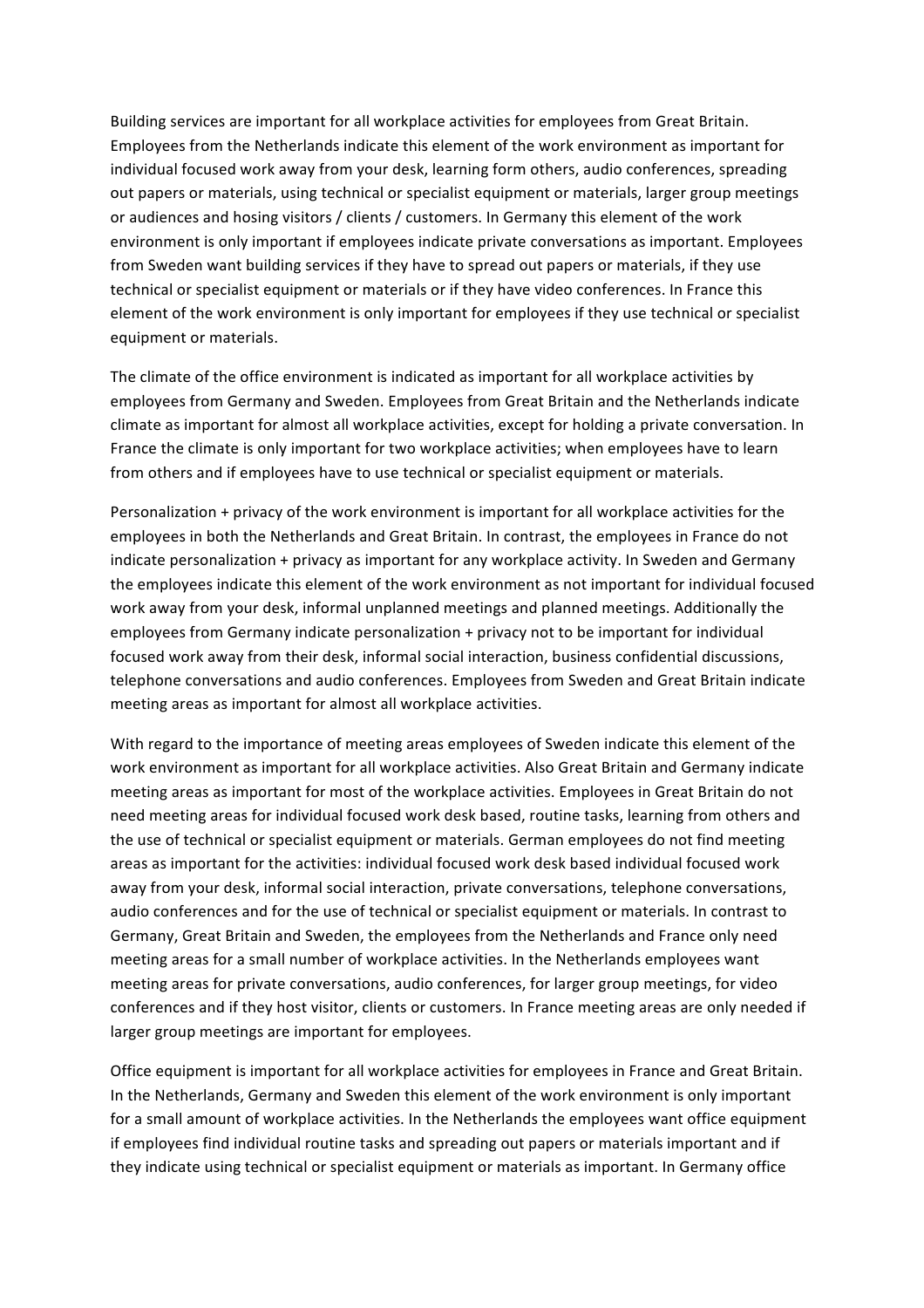equipment is needed when employees have to read, collaborate on focused work, private conversations, larger group meetings or if employees have to spread out papers or materials. In Sweden if employees have to spread out papers or materials, they also want office equipment.

For performing workplace activities employees in France do not find the desk and chair very important. In contrast to French employees, employees in Sweden and the Netherlands do mention these elements for almost all workplace activities. In Sweden employees do not indicate a desk or chair as important if they are doing a lot of individual focused work away from their desk. In the Netherlands employees do not need a desk or chair for performing collaboration on creative work, audio conferences, spreading out paper or materials, for video conferences and for using technical or specialist equipment or materials. For performing individual focused work desk based, individual routine tasks, collaboration on focused work, informal unplanned meetings, informal social interaction, telephone conversations, audio conferences, spreading out paper or materials and relaxing employees from Great Britain indicate a desk or chair as important. Employees from Germany only mentioned a desk or chair if they have to perform individual routine tasks, if they have to read or if they have larger group meetings or audiences.

|                                   | <b>Mean</b><br><b>Factor</b><br><b>Scores</b> |               |              | <b>Building Services</b> |     |           |     | Personalization + |         |               |     | Office equipment |     |            |     |
|-----------------------------------|-----------------------------------------------|---------------|--------------|--------------------------|-----|-----------|-----|-------------------|---------|---------------|-----|------------------|-----|------------|-----|
|                                   | <b>Workplace</b><br><b>Activities</b>         | $ICT + place$ | independence |                          |     | Climate   |     |                   | privacy | Meeting areas |     |                  |     | Desk\chair |     |
|                                   | <b>Business</b>                               | <b>FR</b>     | .97          | UK                       | .25 | DE        | .12 | <b>NL</b>         | .17     | DE            | .15 | <b>FR</b>        | .16 | <b>NL</b>  | .04 |
|                                   | Confidential                                  | DE            | .64          |                          |     | <b>NL</b> | .09 | SW                | .16     | SW            | .29 | UK               | .14 | SW         | .04 |
|                                   | <b>Discussions</b>                            | <b>NL</b>     | .19          |                          |     | SW        | .16 | UK                | .16     | UK            | .15 |                  |     |            |     |
|                                   |                                               | SW            | .47          |                          |     | <b>UK</b> | .07 |                   |         |               |     |                  |     |            |     |
|                                   |                                               | UK            | .23          |                          |     |           |     |                   |         |               |     |                  |     |            |     |
|                                   | Private                                       | <b>FR</b>     | .91          | DE                       | .06 | DE        | .08 | DE                | .64     | <b>NL</b>     | .06 | <b>FR</b>        | .11 | <b>NL</b>  | .03 |
|                                   | Conversations                                 | DE            | 1.05         | UK                       | .31 | SW        | .22 | <b>NL</b>         | .18     | SW            | .27 | DE               | .02 | SW         | .09 |
|                                   |                                               | <b>NL</b>     | .28          |                          |     | UK        | .02 | SW                | .29     | UK            | .13 | UK               | .08 | UK         | .01 |
|                                   |                                               | SW            | .04          |                          |     |           |     | UK                | .16     |               |     |                  |     |            |     |
| Interaction based work activities |                                               | UK            | .15          |                          |     |           |     |                   |         |               |     |                  |     |            |     |
|                                   | Audio                                         | <b>FR</b>     | .78          | <b>NL</b>                | .03 | DE        | .18 | <b>NL</b>         | .28     | <b>NL</b>     | .12 | <b>FR</b>        | .14 | SW         | .07 |
|                                   | Conferences                                   | DE            | .77          | UK                       | .21 | <b>NL</b> | .17 | SW                | .01     | SW            | .36 | UK               | .15 | UK         | .01 |
|                                   |                                               | <b>NL</b>     | .70          |                          |     | SW        | .17 | UK                | .14     | UK            | .18 |                  |     |            |     |
|                                   |                                               | SW            | .38          |                          |     | UK        | .07 |                   |         |               |     |                  |     |            |     |
|                                   |                                               | UK            | .40          |                          |     |           |     |                   |         |               |     |                  |     |            |     |
|                                   | Lager Group                                   | <b>FR</b>     | .78          | <b>NL</b>                | .09 | DE        | .14 | DE                | 1.01    | <b>FR</b>     | .06 | <b>FR</b>        | .22 | DE         | .08 |
|                                   | Meetings Or                                   | DE            | .83          | UK                       | .37 | <b>NL</b> | .15 | <b>NL</b>         | .22     | DE            | .24 | DE               | .32 | <b>NL</b>  | .02 |
|                                   | Audiences                                     | <b>NL</b>     | .68          |                          |     | SW        | .25 | SW                | .19     | <b>NL</b>     | .06 | UK               | .14 | SW         | .07 |
|                                   |                                               | SW            | .38          |                          |     | UK        | .12 | UK                | .23     | SW            | .35 |                  |     |            |     |
|                                   |                                               | UK            | .40          |                          |     |           |     |                   |         | UK            | .20 |                  |     |            |     |
|                                   | Hosting                                       | <b>FR</b>     | .85          | <b>NL</b>                | .05 | DE        | .01 | DE                | .01     | DE            | .23 | <b>FR</b>        | .09 | <b>NL</b>  | .04 |
|                                   | visitors clients                              | DE            | .85          | UK                       | .30 | <b>NL</b> | .08 | <b>NL</b>         | .19     | <b>NL</b>     | .02 | UK               | .15 | SW         | .03 |
|                                   | or customers                                  | <b>NL</b>     | .34          |                          |     | SW        | .16 | SW                | .15     | SW            | .25 |                  |     |            |     |
|                                   |                                               | SW            | .43          |                          |     | UK        | .05 | UK                | .17     | UK            | .18 |                  |     |            |     |
|                                   |                                               | UK            | .31          |                          |     |           |     |                   |         |               |     |                  |     |            |     |

Table 12 Relation between important elements of the work environment for important workplace activities in different **countries**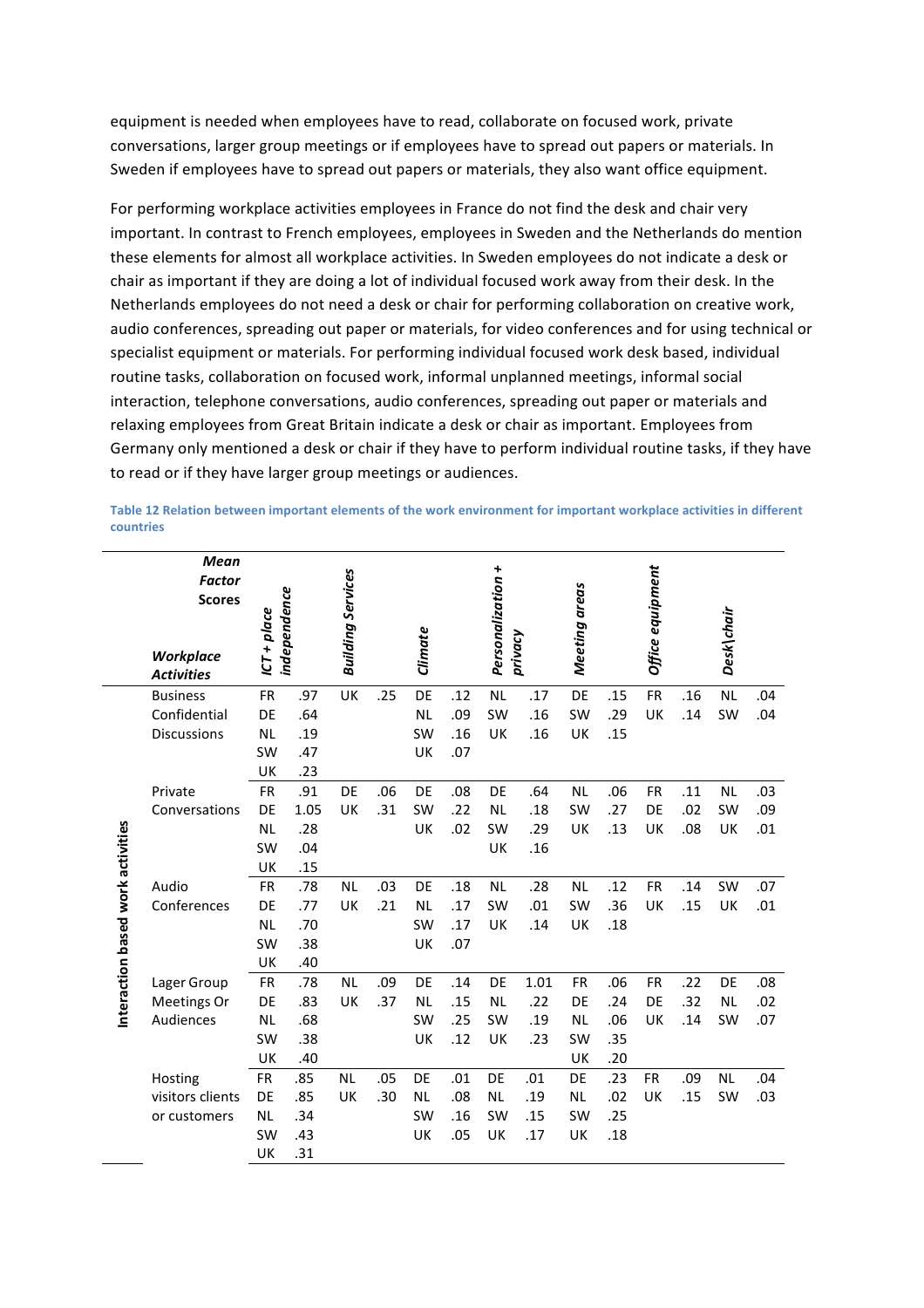|                                    | Individual<br>Focused        | FR<br>DE        | .63<br>.60    | UK              | .14        | SW<br>DE        | .15<br>.08 | <b>NL</b><br>UK | .04<br>.04 | SW        | .22        | UK<br><b>FR</b> | .12<br>.08 | SW<br>NL. | .10<br>.04 |
|------------------------------------|------------------------------|-----------------|---------------|-----------------|------------|-----------------|------------|-----------------|------------|-----------|------------|-----------------|------------|-----------|------------|
|                                    | Work Away                    | <b>NL</b>       | .55           |                 |            | <b>NL</b>       | .06        |                 |            |           |            |                 |            | UK        | .01        |
|                                    | From Desk                    | SW              | .14           |                 |            |                 |            |                 |            |           |            |                 |            |           |            |
|                                    | Video                        |                 |               | SW              |            | DE              | .01        | DE              |            | DE        |            | <b>FR</b>       | .08        |           |            |
|                                    | Conferences                  | FR<br>DE        | .93<br>.98    | UK              | .01<br>.35 | <b>NL</b>       | .13        | <b>NL</b>       | .13<br>.20 | <b>NL</b> | .03<br>.08 | UK              | .07        | SW        | .04        |
|                                    |                              | <b>NL</b>       | .67           |                 |            | SW              | .14        | SW              | .15        | SW        | .29        |                 |            |           |            |
|                                    |                              | SW              | .68           |                 |            | UK              | .05        | UK              | .29        | UK        | .16        |                 |            |           |            |
|                                    |                              | UK              | .64           |                 |            |                 |            |                 |            |           |            |                 |            |           |            |
|                                    | Collaborating                | <b>FR</b>       | .76           | UK              | .21        | DE              | .08        | DE              | .10        | DE        | .02        | <b>FR</b>       | .15        | NL.       | .06        |
|                                    | On Focused                   | DE              | .71           |                 |            | <b>NL</b>       | .15        | NL              | .16        | SW        | .28        | DE              | .12        | SW        | .07        |
|                                    | Work                         | <b>NL</b>       | .19           |                 |            | SW              | .19        | SW              | .06        | UK        | .10        | UK              | .15        | UK        | .01        |
|                                    |                              | SW              | .30           |                 |            | UK              | .04        | UK              | .06        |           |            |                 |            |           |            |
|                                    |                              | UK              | .16           |                 |            |                 |            |                 |            |           |            |                 |            |           |            |
|                                    | Collaborating<br>On Creative | <b>FR</b><br>DE | .99<br>.95    | UK              | .21        | DE<br><b>NL</b> | .12<br>.09 | DE<br>NL.       | .20<br>.11 | DE<br>SW  | .03<br>.27 | <b>FR</b><br>UK | .09<br>.07 | SW        | .04        |
|                                    | Work                         | <b>NL</b>       | .33           |                 |            | SW              | .17        | SW              | .02        | UK        | .12        |                 |            |           |            |
|                                    |                              | SW              | .34           |                 |            | UK              | .06        | UK              | .18        |           |            |                 |            |           |            |
|                                    |                              | UK              | .42           |                 |            |                 |            |                 |            |           |            |                 |            |           |            |
| Collaboration activities           | Creative                     | <b>FR</b>       | .83           | UK              | .24        | DE              | .05        | DE              | .09        | DE        | .12        | <b>FR</b>       | .16        | NL.       | .07        |
|                                    | Thinking                     | DE              | .75           |                 |            | <b>NL</b>       | .15        | NL.             | .06        | SW        | .25        | UK              | .10        | SW        | .07        |
|                                    |                              | NL              | .24           |                 |            | SW              | .24        | SW              | .07        | UK        | .08        |                 |            |           |            |
|                                    |                              | SW              | .30           |                 |            | UK              | .10        | UK              | .15        |           |            |                 |            |           |            |
|                                    |                              | UK              | .25           |                 |            |                 |            |                 |            |           |            |                 |            |           |            |
|                                    | Learning                     | FR              | .82           | NL              | .01        | ${\sf FR}$      | .10        | DE              | .24        | DE        | .17        | <b>FR</b>       | .10        | NL.       | .06        |
|                                    | From Others                  | DE              | .83           | UK              | .31        | DE              | .17        | NL              | .20        | SW        | .19        | UK              | .13        | SW        | .06        |
|                                    |                              | <b>NL</b>       | .25           |                 |            | NL              | .16        | SW              | .12        |           |            |                 |            |           |            |
|                                    |                              | SW              | .29           |                 |            | SW              | .25        | UK              | .18        |           |            |                 |            |           |            |
|                                    |                              | UK              | .22           |                 |            | UK              |            |                 |            |           |            |                 |            |           |            |
|                                    | Individual                   | <b>FR</b>       | .82           | UK              | .26        | DE<br><b>NL</b> | .12        | DE              | .35<br>.22 | DE        | .03        | <b>FR</b>       | .15        | DE        | .17        |
|                                    | <b>Routine Tasks</b>         | DE<br><b>NL</b> | .96<br>.21    |                 |            | SW              | .19<br>.24 | NL.<br>SW       | .20        | SW        | .19        | <b>NL</b><br>UK | .02<br>.16 | NL.<br>SW | .04<br>.07 |
|                                    |                              | SW              | .30           |                 |            | UK              | .09        | UK              | .20        |           |            |                 |            | UK        | .01        |
|                                    |                              | UK              | .08           |                 |            |                 |            |                 |            |           |            |                 |            |           |            |
|                                    | Reading                      | <b>FR</b>       | .77           | UK              | .22        | DE              | .07        | DE              | .30        | DE        | .07        | <b>FR</b>       | .15        | DE        | .13        |
|                                    |                              | DE              | .86           |                 |            | <b>NL</b>       | .13        | <b>NL</b>       | .08        | SW        | .28        | DE              | .15        | NL        | .11        |
|                                    |                              | <b>NL</b>       | $.1^{\circ}4$ |                 |            | SW              | .21        | SW              | .09        | UK        | .07        | UK              | .14        | <b>SW</b> | .08        |
|                                    |                              | SW              | .29           |                 |            | UK              | .08        | UK              | .15        |           |            |                 |            |           |            |
|                                    |                              | UK              | .14           |                 |            |                 |            |                 |            |           |            |                 |            |           |            |
|                                    | Informal                     | <b>FR</b>       | .78           | UK              | .32        | DE              | .26        | <b>NL</b>       | .10        | SW        | .25        | FR              | .17        | <b>NL</b> | .01        |
| Facility dependent work activities | Social                       | DE              | .88           |                 |            | <b>NL</b>       | .11        | SW              | .14        | UK        | .07        | UK              | .12        | SW        | .09        |
|                                    | Interaction                  | <b>NL</b>       | .23           |                 |            | SW              | .24        | UK              | .18        |           |            |                 |            | UK        | .02        |
|                                    |                              | SW              | .32           |                 |            | UK              | .09        |                 |            |           |            |                 |            |           |            |
|                                    |                              | UK              | .22           |                 |            |                 |            |                 |            |           |            |                 |            |           |            |
|                                    | Spreading<br>Out Paper Or    | FR<br>DE        | .79           | <b>NL</b><br>SW | .13<br>.03 | DE<br>$\sf NL$  | .17<br>.17 | DE<br><b>NL</b> | .55<br>.39 | DE<br>SW  | .11<br>.17 | FR<br>DE        | .18<br>.02 | SW<br>UK  | .08        |
|                                    | Materials                    | <b>NL</b>       | .90<br>.43    | UK              | .26        | SW              | .24        | SW              | .40        | UK        | .01        | <b>NL</b>       | .02        |           | .01        |
|                                    |                              | SW              | .37           |                 |            | UK              | .09        | UK              | .25        |           |            | SW              | .01        |           |            |
|                                    |                              | UK              | .13           |                 |            |                 |            |                 |            |           |            | UK              | .16        |           |            |
|                                    | Using                        | FR              | .89           | FR              | .22        | FR              | .05        | DE              | .34        | SW        | .12        | <b>FR</b>       | .21        | SW        | .03        |
|                                    | <b>Technical Or</b>          | DE              | 1.10          | <b>NL</b>       | .18        | DE              | .16        | <b>NL</b>       | .41        |           |            | NL              | .01        |           |            |
|                                    | Specialist                   | <b>NL</b>       | .59           | SW              | .07        | $\sf NL$        | .15        | SW              | .37        |           |            | UK              | .09        |           |            |
|                                    | Equipment Or                 | SW              | .56           | UK              | .36        | SW              | .21        | UK              | .40        |           |            |                 |            |           |            |
|                                    | Materials                    | UK              | .57           |                 |            | UK              | .10        |                 |            |           |            |                 |            |           |            |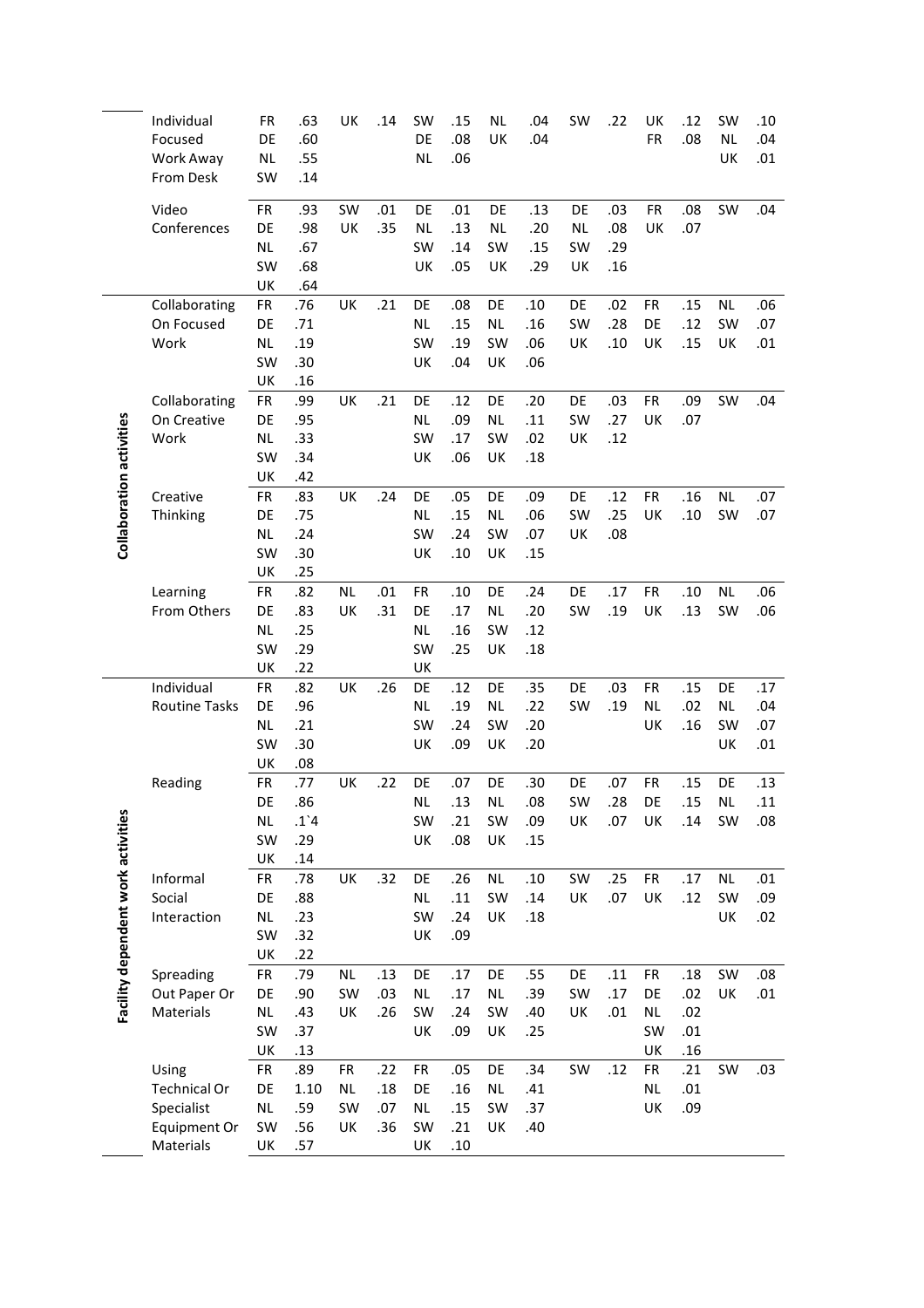|                                | Relaxing         | <b>FR</b> | .69 | UK | .33 | DE        | .18 | DE        | .10 | DE        | .03 | <b>FR</b> | .17 | <b>NL</b> | .02 |
|--------------------------------|------------------|-----------|-----|----|-----|-----------|-----|-----------|-----|-----------|-----|-----------|-----|-----------|-----|
|                                | <b>Taking A</b>  | DE        | .86 |    |     | <b>NL</b> | .19 | <b>NL</b> | .17 | SW        | .24 | UK        | .08 | <b>SW</b> | .11 |
|                                | <b>Break</b>     | <b>NL</b> | .20 |    |     | <b>SW</b> | .28 | <b>SW</b> | .20 | UK        | .01 |           |     | UK        | .03 |
|                                |                  | <b>SW</b> | .27 |    |     | UK        | .10 | UK        | .22 |           |     |           |     |           |     |
|                                |                  | UK        | .14 |    |     |           |     |           |     |           |     |           |     |           |     |
|                                | Individual       | <b>FR</b> | .63 | UK | .14 | <b>SW</b> | .15 | <b>NL</b> | .04 | SW        | .22 | UK        | .12 | SW        | .10 |
|                                | Focused          | DE        | .60 |    |     | DE        | .08 | UK        | .04 |           |     | <b>FR</b> | .08 | <b>NL</b> | .04 |
|                                | <b>Work Desk</b> | <b>NL</b> | .55 |    |     | <b>NL</b> | .06 |           |     |           |     |           |     | UK        | .01 |
|                                | Based            | <b>SW</b> | .14 |    |     |           |     |           |     |           |     |           |     |           |     |
|                                |                  |           |     |    |     |           |     |           |     |           |     |           |     |           |     |
| Concentration based activities | Informal         | <b>FR</b> | .78 | UK | .19 | DE        | .10 | <b>NL</b> | .07 | DE        | .05 | <b>FR</b> | .06 | NL        | .06 |
|                                | Unplanned        | DE        | .71 |    |     | <b>NL</b> | .12 | UK        | .06 | <b>SW</b> | .30 | UK        | .14 | SW        | .08 |
|                                | Meetings         | <b>NL</b> | .23 |    |     | <b>SW</b> | .18 |           |     | UK        | .11 |           |     | UK        | .01 |
|                                |                  | <b>SW</b> | .26 |    |     | UK        | .02 |           |     |           |     |           |     |           |     |
|                                |                  | UK        | .07 |    |     |           |     |           |     |           |     |           |     |           |     |
|                                | Planned          | <b>FR</b> | .71 | UK | .17 | DE        | .18 | <b>NL</b> | .05 | DE        | .13 | <b>FR</b> | .12 | <b>NL</b> | .04 |
|                                | Meetings         | DE        | .59 |    |     | <b>NL</b> | .11 | UK        | .02 | <b>SW</b> | .30 | UK        | .16 | <b>SW</b> | .08 |
|                                |                  | <b>NL</b> | .14 |    |     | <b>SW</b> | .16 |           |     | UK        | .11 |           |     |           |     |
|                                |                  | <b>SW</b> | .21 |    |     |           |     |           |     |           |     |           |     |           |     |
|                                |                  | UK        | .02 |    |     |           |     |           |     |           |     |           |     |           |     |
|                                | Telephone        | <b>FR</b> | .66 | UK | .20 | DE        | .12 | <b>NL</b> | .11 | SW        | .26 | <b>FR</b> | .16 | <b>NL</b> | .03 |
|                                | Conversations    | DE        | .61 |    |     | <b>NL</b> | .09 | <b>SW</b> | .04 | UK        | .02 | UK        | .19 | SW        | .10 |
|                                |                  | <b>NL</b> | .08 |    |     | <b>SW</b> | .20 | UK        | .08 |           |     |           |     | UK        | .01 |
|                                |                  | <b>SW</b> | .19 |    |     | UK        | .03 |           |     |           |     |           |     |           |     |
|                                |                  | UK        | .01 |    |     |           |     |           |     |           |     |           |     |           |     |
|                                |                  |           |     |    |     |           |     |           |     |           |     |           |     |           |     |

#### **Discussion, conclusions and recommendations**

The factor analysis of the work activities of office employees in Europe has shown that these can be grouped into four major components. These components provide a clear insight in the work process of knowledge workers these days. Besides facility dependent work activities, the other three factors emphasize the known paradox between communication and concentration activities in an office. The communication activities can be split into two types of communication, namely interaction (e.g. business confidential discussions, conferences and hosting visitors) and collaboration (e.g. collaborating, creative thinking and learning from others). This split is in accordance with knowledge management and collaboration literature (Kahn, 1996).

Overall, communication is considered as more important by employees than the ability to concentrate or the facility dependent work activities. This is in line with the increased focus of organisations and their management on communication and knowledge sharing. It appears as if the employees have caught on to this necessity for modern knowledge organisations. Looking at the different European countries, it becomes clear that the culture of a nation influences this. Where the Netherlands and Sweden place most emphasis on collaboration, the Germans and the French place most value on interaction. This might be due to the stronger hierarchy in these organisations, which usually demands more planned interaction and leaves less room for collaboration.

The factor analysis of the importance of work environment features and facilities has shown that these can be grouped into seven relevant categories of support of employee activities. As more and more organisations are implementing new ways of working, the first factor grouped features and facilities together to support working place independently (e.g. different types of areas and ICT). Three different work environment design features came forward, namely climate, personalization +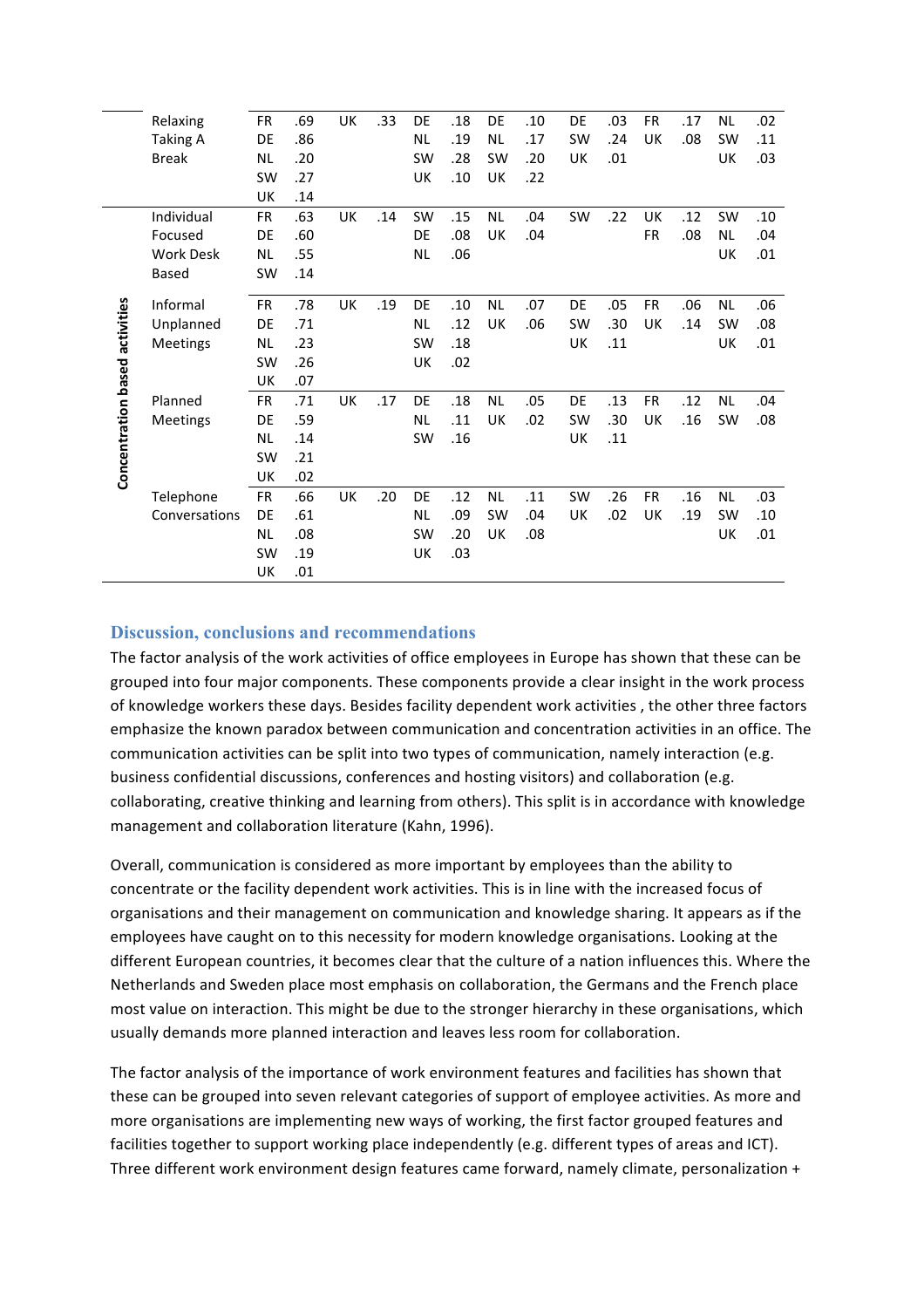privacy and meeting areas. Also, office equipment facilities (e.g. printing, storage) and the furniture (desk/chair) loaded as separate components. The rest of the work environment facilities loaded onto one component of building services. This might imply that future work environment research could include less features and facilities. This makes questionnaires among employees shorter and thus less time consuming. Instead of asking about all different facilities and features, the importance of and satisfaction with only these seven components could be studied. Only components that show negative sentiment among employees can then be analysed in more detail with the separate features and facilities lists to identify possible improvements in the work environment.

Looking at the different European countries, it becomes clear that especially France and Germany attach high importance to be able to work place independently. This is remarkable, considering that not many companies in these countries have implemented activity based working yet. Employees from the UK did not mention this as important, although working in an activity based way is much more common there. Perhaps this has already become so evident in the UK that employees do not think about the necessity of these features and facilities any more. The building services are not seen as important in most countries, again except in the UK. Apparently, employees value different aspects of the work environment in this culture, than on the mainland of Western Europe. Swedish employees stand out from the rest with their emphasis on the importance of meeting areas. Personalization + privacy is a wish of employees from Sweden, the UK and the Netherlands, but is asked for a lot less in Germany and France. Again, the hierarchy in both these countries comes into mind as a possible explanation for this difference.

The new ways of working are often based on the idea that the design of a workplace optimally supports the work activities of an employee. Therefore, also a comparison was made between the seven components of the work environment related to the different workplace activities. This showed that the support through ICT + place independence is important for all activities, and there is not much difference visible between the countries. Climate is also important for all the activities for employees from many countries, accept remarkably for only very few activities of the French employees. 

As mentioned, the building services were only important for UK employees. They relate these facilities to all activities, so apparently they value them constantly at work. The Dutch only valued these facilities when they are away from their desk (interacting for work), the Germans for holding private conversations, and the Swedish for facility dependent activities. Only the Dutch and UK employees find personalisation important for all activities (Swedish employees for most activities). Maybe they consider this as a certain brand or representation of themselves within the office. The Germans specifically value personalisation + privacy less during interaction or when reading, while the French do not care much about it at all.

Meeting areas are important for everybody to support interaction based activities, but the Swedish employees also link them to all their other activities. Office equipment is specifically important for all activities of the French and UK employees, while the Dutch only link them to some of the facility dependent work activities. The German and French employees placed little importance on the desk and chair for their activities in general, opposed to the other three countries.

This research has shown clear differences between countries with regard to the importance of work environment features and facilities. But many multinationals are implementing new ways of working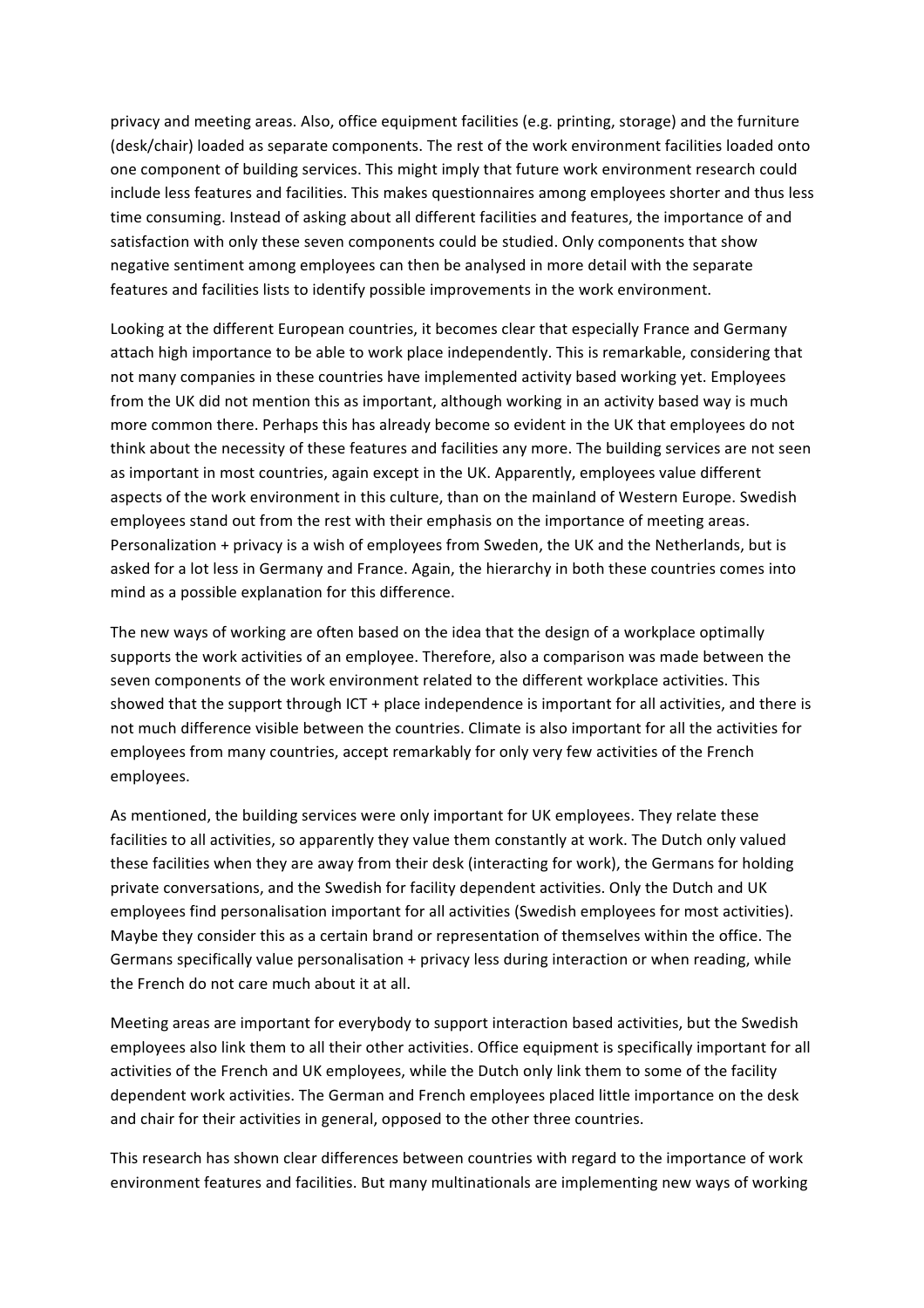at their locations around the world, without taking these differences into account. The results of this study stress that a one-size-fits-all concept is not always the best way to support your employees. This might explain why the implementation of new ways of working is not always successful with regard to increased satisfaction and/or productivity, and is increasingly being opposed by employees.

Previous studies have focused on employee satisfaction with the work environment that is offered (pre and/or post move) or asked designers about the influence of culture on the workplace design. In this paper we actually asked employees what their preferences are, regardless of the current work environment. It is the first study that compares and tests differences between preferences of European employees on this scale, and also to relate these preferences for the work environment to importance of activities comparing countries. This has provided more insight in user needs.

This study only took European countries into account. In these countries the development of information and communication technology, the individualization of the society and the increasing competition between organizations are largely comparable. A recommendation for further research is to analyze the preferences of employees in countries where these developments are different. It would also be interesting to include countries that show more extreme scores on the dimensions of Hofstede, shown in Figure 2.

This analysis of the importance that employees in different countries attach to the modern work environment is based on the Leesman database. Although the selection of data provided information about 32,006 respondents from 242 different locations divided over 5 countries, the amount of respondents from France, Germany and the Netherlands is significantly lower than the amount of respondents from Great Britain and Sweden. Data from counties with a lower amount of respondents might be representing the needs for all employees in these countries less. To avoid this, equal amounts of respondents per country should be strived for in further research.

Culture consists of values and practices and practices are easier to influence than values. National culture is based more on values than organizational culture. As a consequence organizational culture is a type of culture that is easier to influence than national culture. In this paper the influence of characteristics of national culture on the work environment are analyzed. It would also be interesting to study the influence of organization culture on modern work environment preferences.

All such studies will help CREM in reaching their important goals of increasing employee satisfaction and productivity.

## **Reference list**

- Ali, M. and Brooks, L. (2008). *Culture and IS: National cultural dimensions within IS discipline*. Conference paper, 13th Annual Conference of the UK Academy for Information Systems(UKAIS), Bournemouth University, 10-11 April, 1-14.
- Appel Meulenbroek, R. (2014). *How to measure added value of CRE and building design; Knowledge* sharing in research buildings. Dissertation, Eindhoven University of Technology, the Netherlands.
- Appel Meulenbroek, H.A.J.A., Groenen, P.J.M. and Janssen, I.I. (2011). An end users perspective on activity- based office concepts. *Journal of Corporate Real Estate*, *13*(2), 122-135.
- Appel-Meulenbroek, R., Havermans, D., Janssen, I. & Van Kempen, A. (2010). Corporate branding: An exploration of the influence of CRE. Journal of Corporate Real Estate, 12(1), 47-59.
- Batenburg, R. and Voordt, D.J.M. van der (2008). *Effecten van facilitybeleving op de ervaren arbeidsproductiviteit*. Delft: Centre for People and Buildings.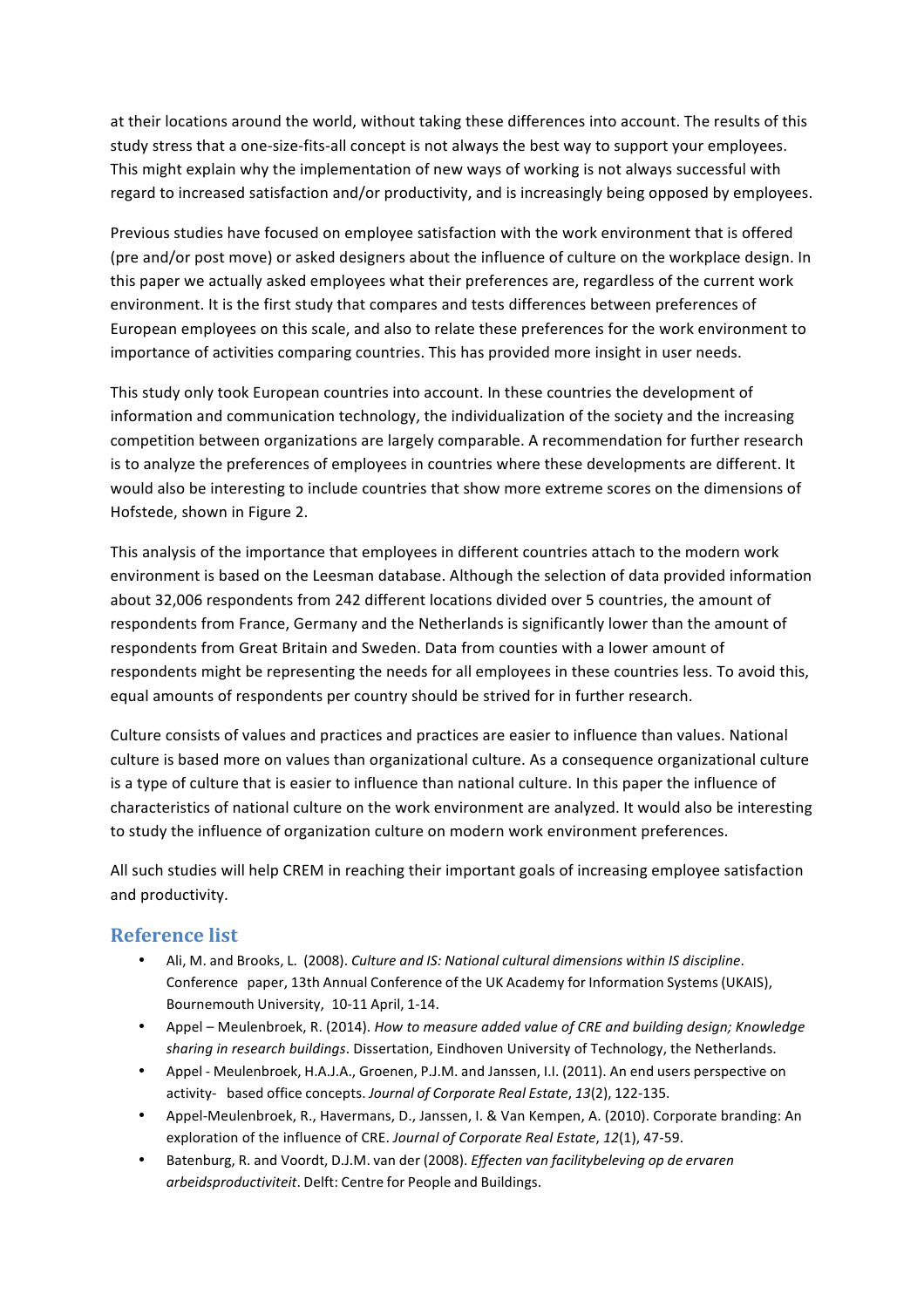- Bijl, D. (2009). *Aan de slag met het nieuwe werken.* Zeewolde: Par CC.
- Barber, C. (2001), The 21st-Century Work-place. In: Kaczmarczyk et al, People and the Workplace. GSA Office of Government-wide Policy, Washington DC. Available at: http://www.gsa.gov/graphics/ogp/peopleandworkplace.pdf
- Brill, M., Weidemann, S., Allard, L., Olson, J., Keable, E.B. (2001). *Disproving widespread myths about workplace design.* New York: Kimball International.
- Davenport, T., Jarvenpaa, S., and Beers, M. (1996). *Improving knowledge work processes*. Sloan Management Review, 37, 53-65.
- Fisk, W.J. & Rosenfeld, H. (1997). Estimates of improved productivity and health from better indoor environments. *Indoor Air, 7*(3), 158-172.
- Gibler, K., Lindholm, A.-L. & Anderson, M. (2010). *Corporate Real Estate Strategy and office occupiers' preferences*. Atlanta, GA: Corenet Global.
- Hall, E.T. (1976). *Beyond Culture.* New York: Anchor Books Editions.
- Haynes, B., Fides matzdorf, F., Nunnington, N., Ogunmaking, C., Pinder, J. and price, I. (2000). *Does property benefit occupiers?* Occupier. Org Report No. 1, available at: http://occupier.org.
- Hofstede, G. (1991). *Cultures and organizations:software of the mind*. McGraw-Hill, New York, NY.
- Hofstede, G. and McCare, R.R. (2004). Personality and culture revisited: linking traits and dimensions of culture. *Cross Cultural Res*, 38 (1), 52-88.
- Inalhan, G. (2009). *The unrecognised link between employees and their workplace (in change management projects)*. Istanbul: Istanbul Technical University.
- Kahn, K.B. (1996). Interdepartmental integration: A definition with implications for product development performance. The Journal of Product Innovation Management, 13(2), 137-151.
- Karahanna, E., Evaristo, J., and Srite, M. (2005). Levels of Culture and Individual Behaviour: An Integrative Perspective, *Journal of Global Information Management*, 13(2), 1-20.
- Leung, K. Bhagat, R.S. Buchan, N.R. Erez, M. and Gibson, C.B. (2005). Culture and international business: recent advances and their implications for future research. *Journal of international Business Studies*, 36 (4), 357 – 378.
- Mooij, M. (2002). *Kantoorinnovotie: efficiënt, effectief, flexibel en creatief werken in een duurzame omgeving.* Alphen aan den Rijn: Kluwer.
- Oseland, N. (2009). The impact of psychological needs on office design. *Journal of Corporate Real Estate Management, 11*(4), 244-254.
- Plijters, E. B. (2012). *Managing the Workplace in a Globalized World.* Delft: Delft University of Technology
- Puybaraud, M.C. (2007). Flexible working survey 2007 Five years of learning. Available at: http://www.johnsoncontrols.com.
- Raymond, S. & Cunliffe, R. (1997). *Tomorrow's office: creating effective and humane interiors.* London: E & FN Spon.
- Shpuza, E. (2006). Floorplate shapes and office layouts: A model of the effect of floorplate shape on circulation integration. Doctoral dissertation, Georgia Institute of Technology, USA.
- Steen, J. (2009). Spatial and social configurations in offices. In D. Koch, L. Marcus & J. Steen (Eds),  $\vec{Z}^{th}$ *international Space Syntax Symposium*, June 8-11, Stockholm, Sweden, 107;1-9.
- Tabak, V. (2009). *User simulation of space utilization: system for office building usage simulation.* Dissertation Eindhoven University of Technology, the Netherlands.
- Wyon, D.P. (2004). The effects of indoor air quality on performance and productivity. *Indoor Air, 14*(7), 92-101.
- Van der Voordt, T.J.M. (2004). Productivity and employee satisfaction in flexible workplaces. *Journal of Corporate Real Estate, 6*(2), 133-148.
- Van der Voordt, D.J.M., P.G. Vos e.a. (1999). *Kantoorinnovatie: Model en methoden voor evaluatie van kantoorinnovatie.* Delft: Technische Universiteit Delft.